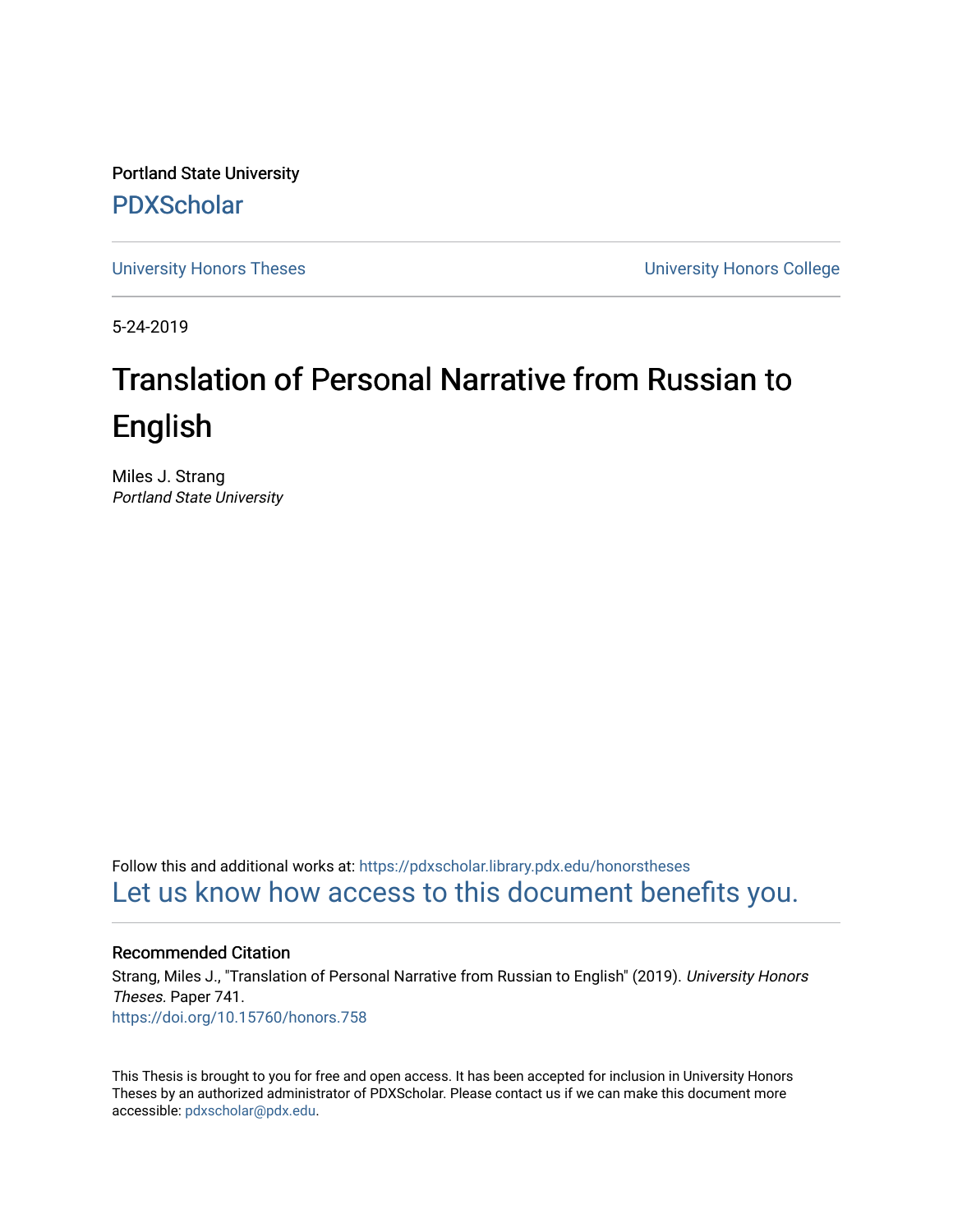Translation of Personal Narrative from Russian to English

by

Miles Strang

An undergraduate honors thesis submitted in partial fulfillment of the

requirements for the degree of

Bachelor of Science

in

University Honors

and

English

Thesis Adviser

Anna Alsufieva, PhD

Portland State University

2019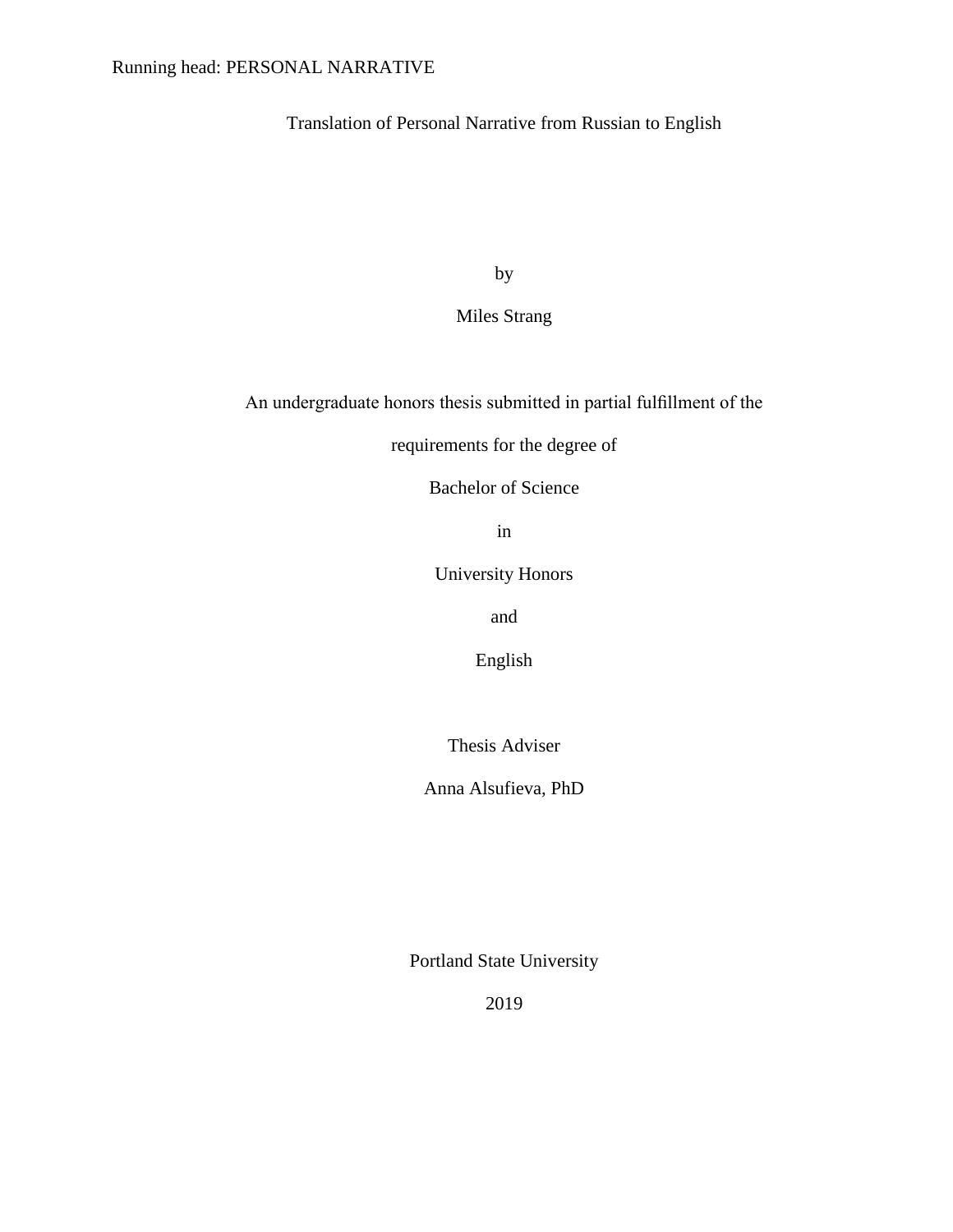# **Abstract**

This work is an exercise in basic translation theory. The goal of the work is to explore how translators understand and interpret a text and how they modify it for their audience. The works chosen for this are two short personal narratives from the book *The World at First Glance*  (2012) by Tat'yana Lazareva. These short personal narratives were written by two famous modern Russian personalities: Mikhail Shirvindt, a TV presenter and TV and film producer, and Leonid Parfyonov, a journalist and writer of many documentary TV shows. These are the first translations of these texts in to English. Each text was chosen for specific aspects, such as storytelling elements and the cultural references.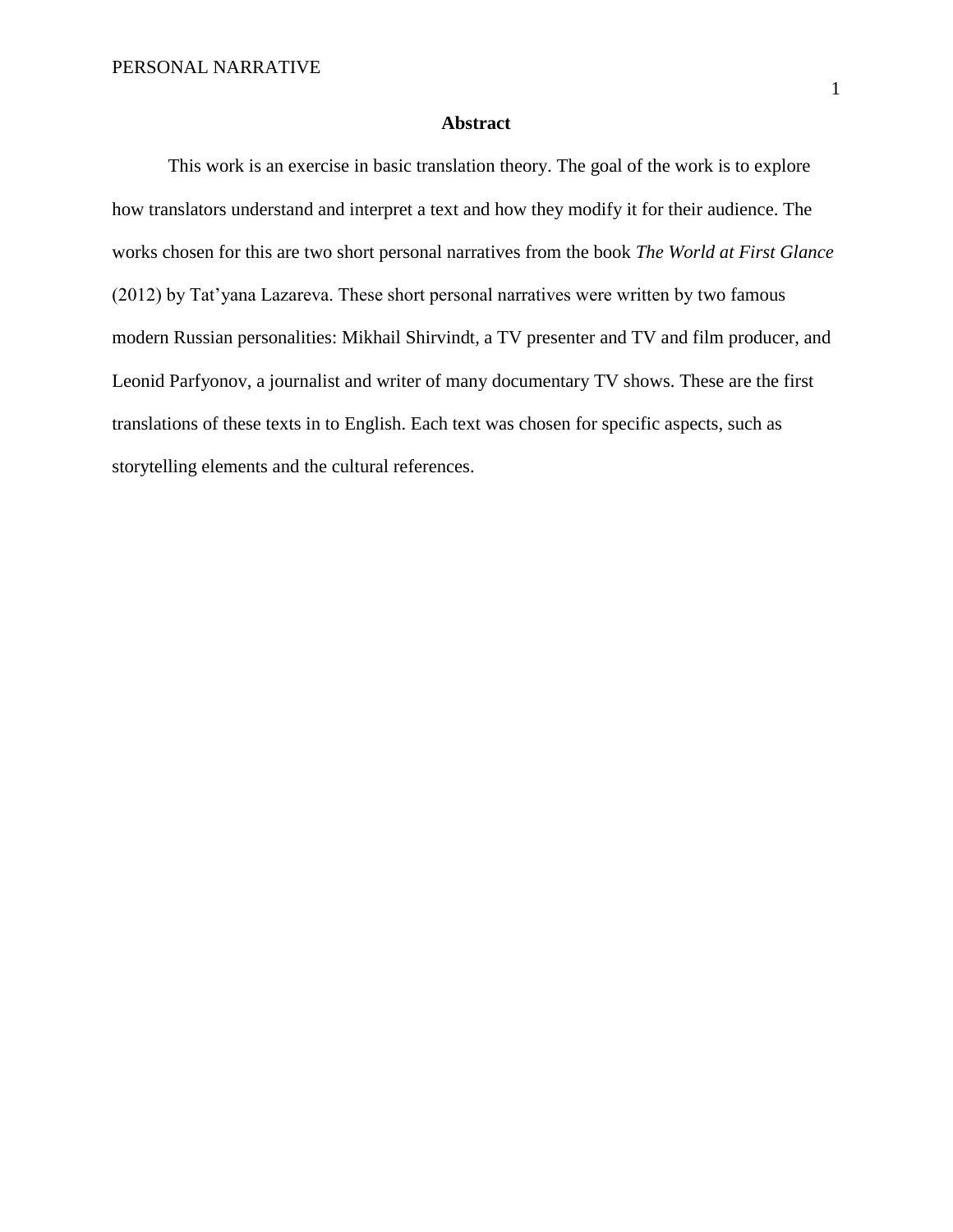#### **Introduction**

One of the best parts of being an English major is the literature. Of course, I love my mother tongue, however, I love the process of reading and unpacking the different layers of an author's work. Similarly, one of the great things about also being a Russian language major is that it opens a whole new world of literature to me. That is why with this thesis, I wanted to challenge myself. How could I combine every aspect of my higher education into one coherent thesis? As a student of both the English and Russian languages, along with a minor in creative writing, it was difficult to do, however, after a lot of thinking, my advisor and I came up with a solution.

We decided to translate two separate short personal narratives from Russian in to English. Doing this would accomplish several tasks. First, it would give me an introduction in to the art of translation. Second, translating from Russian would allow me an opportunity to both test my abilities in and learn more about the Russian language. Third, thanks to the works selected, it gives me a better understanding of Russian culture and society. Lastly, this gives me an opportunity to examine if personal narratives are told in Russian as they are English. In short, this thesis contains several academic disciplines.

As with any project of this magnitude, it was a lot more work than I expected. Initially, I was thinking that the purpose of translation was to preserve the initial text as closely as possible, i.e. word-for-word or a "literal translation." However, as Russian and English are vastly different languages, a literal translation is inadvisable. For example, Russian is a heavily inflected language, in which changing morphemes determine the function of a word in a given sentence. English, on the other hand, heavily relies strict word order rules to accomplish the same thing. This fact alone makes direct, word-for-word translations from Russian to English undesirable, as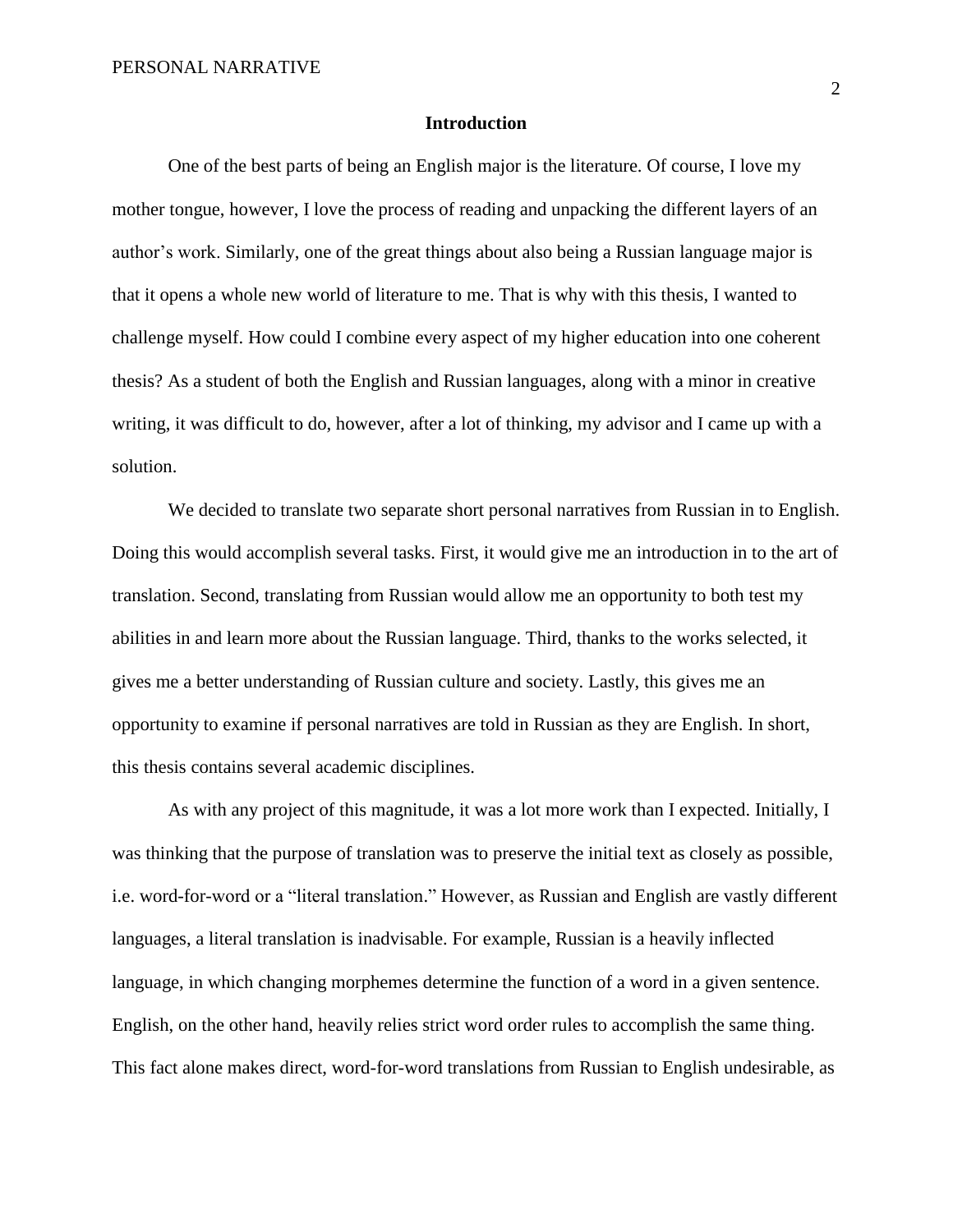the result would be subpar and difficult to understand. One example of this is with the "У меня есть" construction to show possession ("I have" in English). A literal translation of the sentence "У меня есть яблоко" would roughly translate to "By me (у меня) is (есть) apple (яблоко)." Any native English speaker would agree that this translation sounds strange at best, if not nonsensical. Additionally, this sentence shows another difference between the languages, regarding the use of articles. Russian doesn't use definite or indefinite articles as English does, so to an English speaker, the previous sentence would sound grammatically strange and incorrect. There are many other examples of these kinds of linguistic differences which make literal translations between the two languages a poor choice.

Instead, it is up to the translator to use their mastery of each language in order to appropriately modify the text for the desired audience. For example, with the example of "У меня есть яблоко", I would completely change the phrase to the sentence "I have an apple" or "I've got an apple," depending on how colloquial the context is. By adding the indefinite article "an" and changing the "У меня есть" portion to the phrase "I have" or "I've got," an Englishspeaking audience would understand the meaning. In short, translators must figure out what information they can and cannot translate directly, while adding, modifying, and taking away words as they see fit. It is more about translating *the idea of what is being said*, not how it is being said (although there are aspects of the "how" that should be kept, like narrative structure).

This was the first, among many other hurdles for my translations. One of the other larger aspects were the cultural aspects. As an American-born person with no Russian heritage, from a largely homogenous rural area in California, who has never been to Russia, I had little understanding of a lot of the colloquial expressions and cultural references. My advisor is a native-born Russian and a trained philologist. She helped explain a lot of these, so I could adapt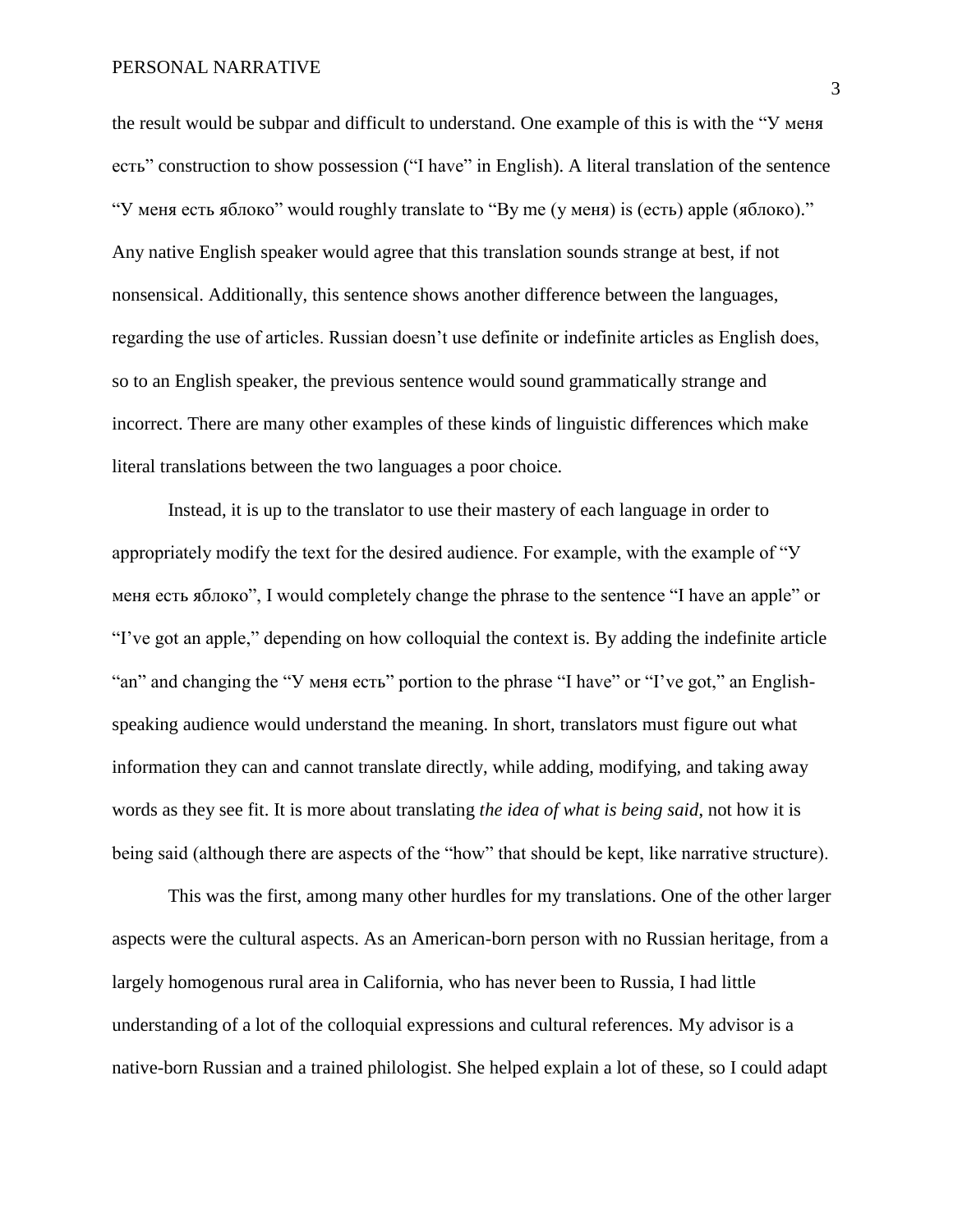them to be understood by an American audience. Of course, occasionally footnotes are needed to explain some things.

Overall, I am happy with the finished products, especially since I have only been seriously studying Russian for about two academic years. Of course, there is room for improvement, but for the sake of this thesis, I am happy. I learned a lot about the translation process, Russian culture, the English and Russian languages, and various narrative writing techniques that apply to both languages. While this was a difficult project, it was well worth it in the end, and I am proud of the work.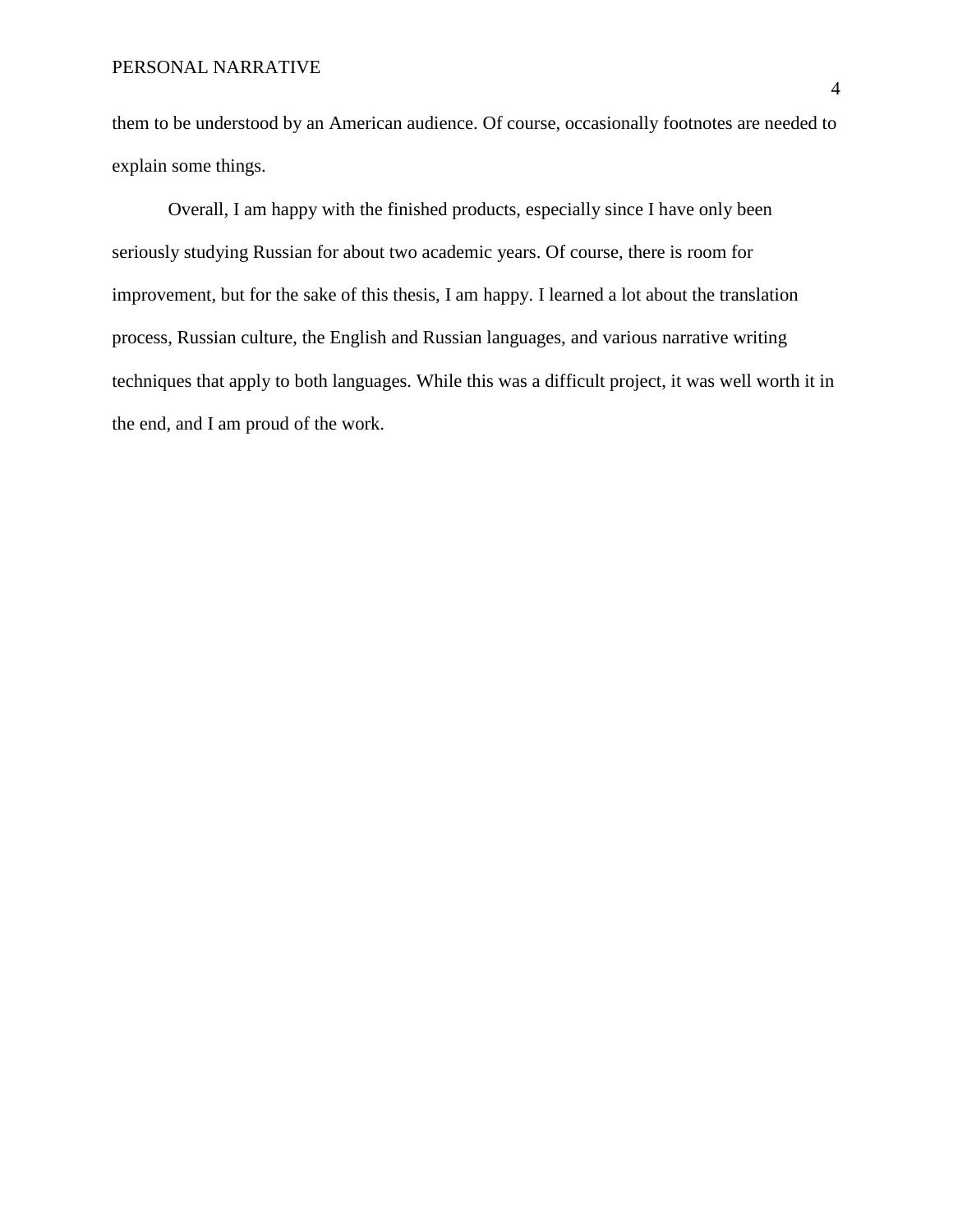### **Choosing the Texts**

To meet my lofty expectations for this assignment, my advisor helped me find something that fit the bill. In the end, she found a non-fiction book called *Мир с первого взгляда* (Татьяна Лезарева, Михаил Нисенбаум), or in English, *The World at First Glance* by Tat'yana Lazareva and Mikhail Nisenbaum, in which famous Russian personalities wrote about accounts from their childhood.

This book was chosen for a few reasons. First, the individual texts from each person were short and digestible, which are perfect for someone doing their first translation, like myself. Second, the two of the texts were chosen for their specific characteristics. The first text, "Foxfur," by Mikhail Shirvindt ("Лисмех", Михаил Ширвиндт) was chosen because of its' storytelling elements. The text "Christmas Decorations," by Leonid Parfyonov ("Ёлочные игрушки", Леонид Парфёнов) was chosen mainly because of its heavy use Soviet cultural references and complex literary devices.

Lastly, simply for reasons of personal fulfillment, there is no known translation of this book in to English (that we could find, that is), so we thought it would be fun to be the "trailblazers" of these texts.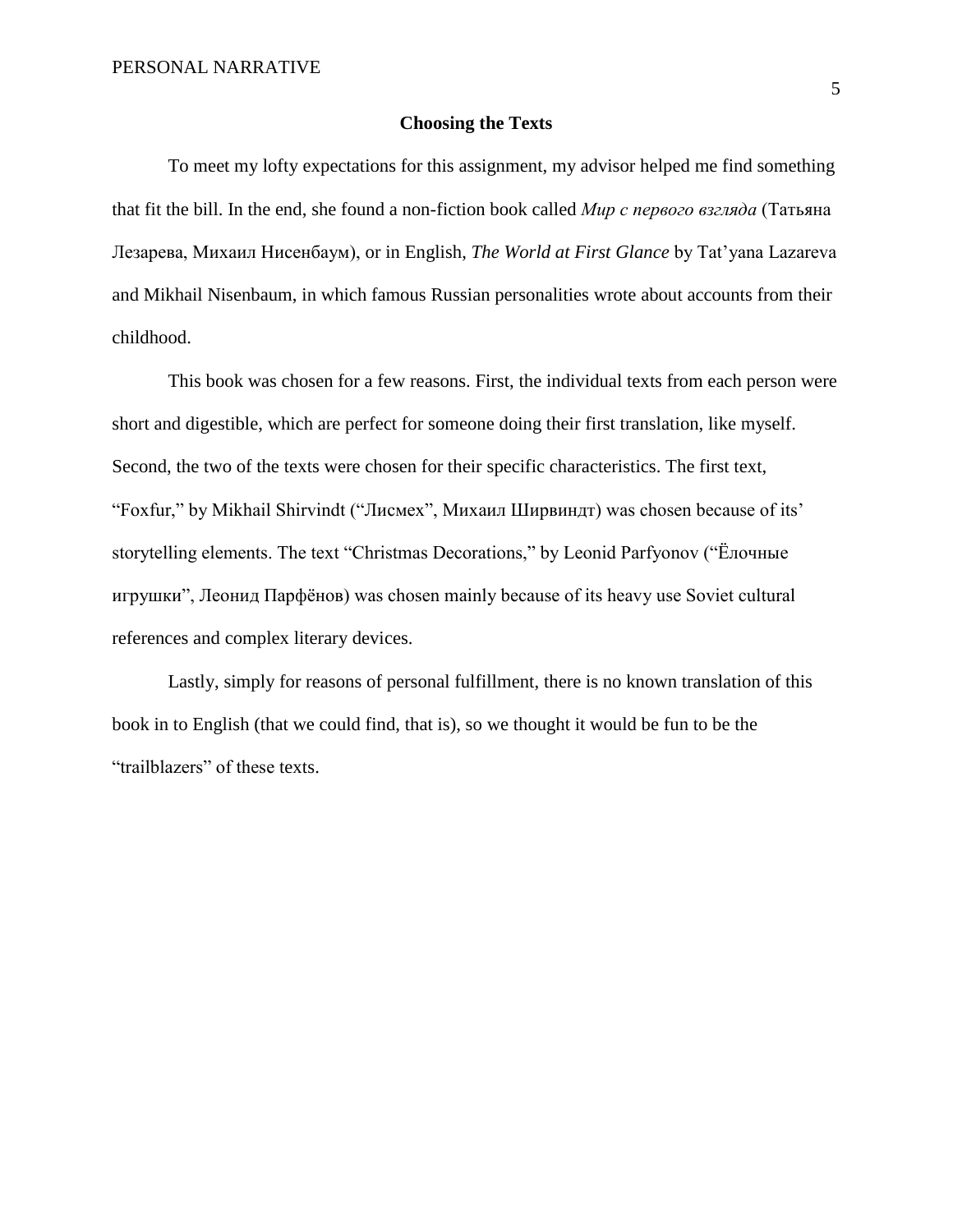## **Translation Approach**

I am a big believer in the maxim "keep it simple, stupid." I try to do this with everything, so this was no different. During my literature review, I came across a simple two-step method of decoding and encoding that proved to work well with these personal narratives.

In Kinga Klaudy's book *Languages in Translation,* when writing about the process of translation, she writes:

"This would mean the process of translation is nothing, but an analysis of the sourcelanguage text followed by a synthesis in the target language, or, in other words, decoding of the source text and encoding of the target text, while there is no direct transcoding from the source-language form to the target-language form" (155).

In short, what she is saying is that translation is more about figuring out *what* is being said, rather than *how* it is said. The most important words she uses here (for my purposes) are *decoding* and *encoding.*

With decoding, this refers to the process of figuring out what is being said. For me, this was a two-step process. As previously mentioned, I first did a literal, word-for-word translation. After this, I took my literal to my native-Russian speaking advisor to help me decode what was being said.

After this, it was up to me to encode the decoded content in to American English. I chose American English simply because I am a native American English speaker. I had to be sure to keep a few things in mind regarding American English speakers: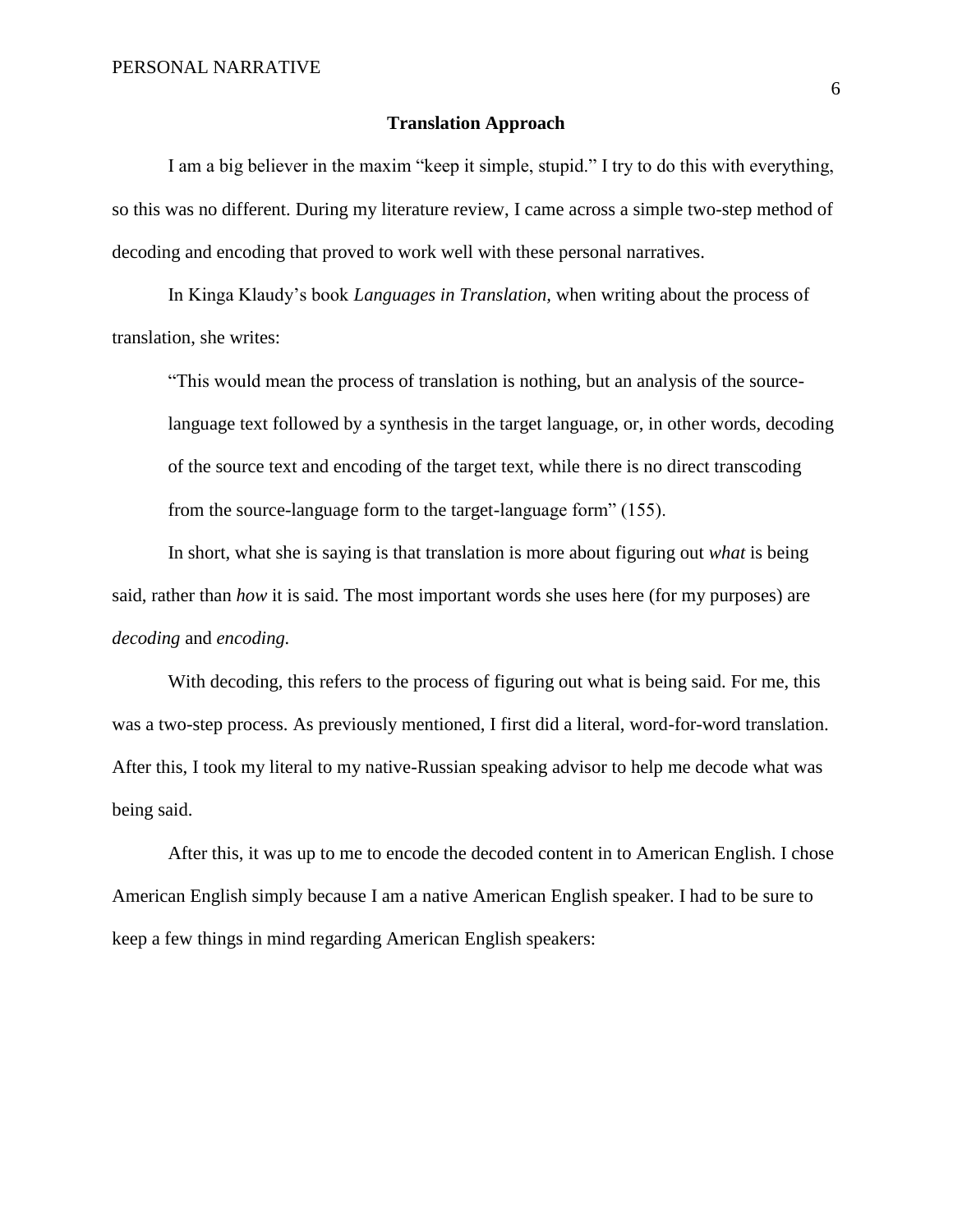- In general, the native English-speaking population of the world has a poor understanding of Russian culture and society, especially during the Soviet era, so certain things must be explained via footnotes.
- American English is full of slang and idiomatic phrases which are widely used in colloquial speech. It was a challenge to choose which of these (if any) to use.
- Some words in Russian translate better in to British English. For example, "ёлочная игрушка" can translate to "bauble," which is commonly said in British English when referring to Christmas ornaments. Many American English-speakers wouldn't know what "bauble" means, so that would have to be changed to something that is more understood.

This brings me to the topic of the personal narrative. According to Jacqueline Goodwin's essay *Personal Narrative Essays*, "A personal narrative essay is a story you choose to share with readers, for it communicates your understanding of yourself, others, and/or society" (2015). For my purposes, the most important aspect of her definition is that personal narratives are *stories*. This is where I deviated from Klaudy's process of translation. As these are essentially personal stories, which follow a specific sequence of events, it was important to retain said sequence of events.

In summary, the main aspects of my method were as follows:

- 1. Decode what was being said from Russian
- 2. Encode the information into American English
- 3. Keep the narrative structure, as these are stories, with specific sequences of events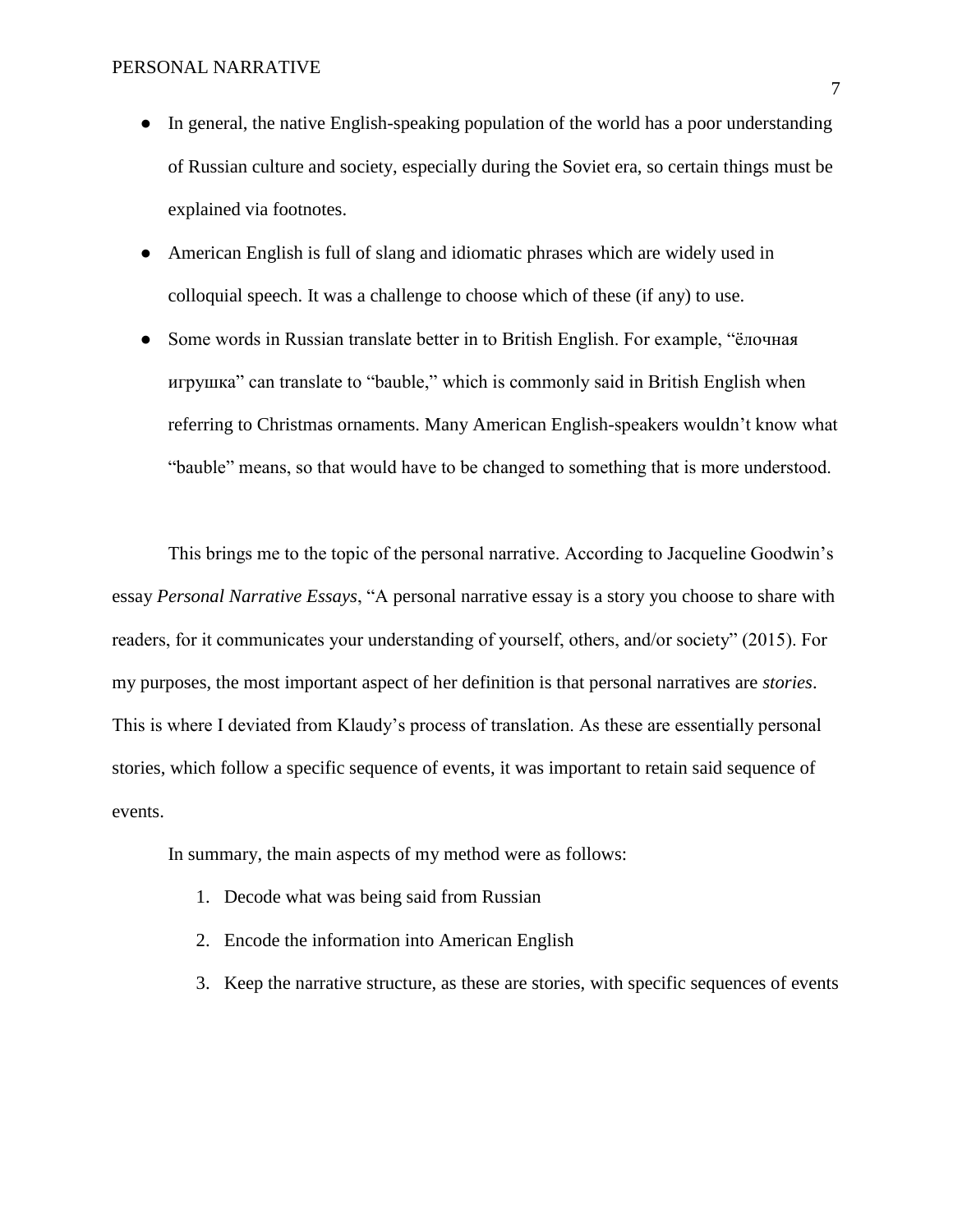## **Translated Text: "Foxfur"**

I was seven or eight years old. The Theatre of Satire arrived on tour in Leningrad<sup>1</sup>, and they took me with them, as my father worked for them. As usual, I annoyed everyone—most of all my dad. In order to get away, he gave me two rubles and left to go on a walk. I left too. Straight ahead of me, near the theatre, was a toy store. Naturally, the first thing I did was go there. I quickly stopped by and froze: there was this ugly fox staring at me from the counter. I've never seen such beauty in my life! On top of that, it cost exactly two rubles, penny for penny. It was a sign. I immediately bought the fox. It was packed in a box labelled "Fox Fur," so for many years, he was called one word: Foxfur.

Wherever I was, and wherever I was going, I never left without Foxfur; not for a second.

His whiskers immediately fell out (they were connected on both sides: pull on one side and the other will come out). His eyes were little plastic triangles, which also fell off when he was washed.

There were several times when Foxfur got in in trouble, and my fate was hanging by a thread.

The first tragic event happened in Kiev<sup>2</sup>. I was sitting in a hotel room, so while bored and goofing off, I decided to scare my mom. I tie a thread in the tail, hold the spool in my hand, and say "Mom, look!", and throw the fox out the window. Naturally, the thread broke at that second, and Foxfur became a flying squirrel and fell out the window.

<sup>&</sup>lt;sup>1</sup> St. Petersburg.

<sup>&</sup>lt;sup>2</sup> Largest city in Ukraine.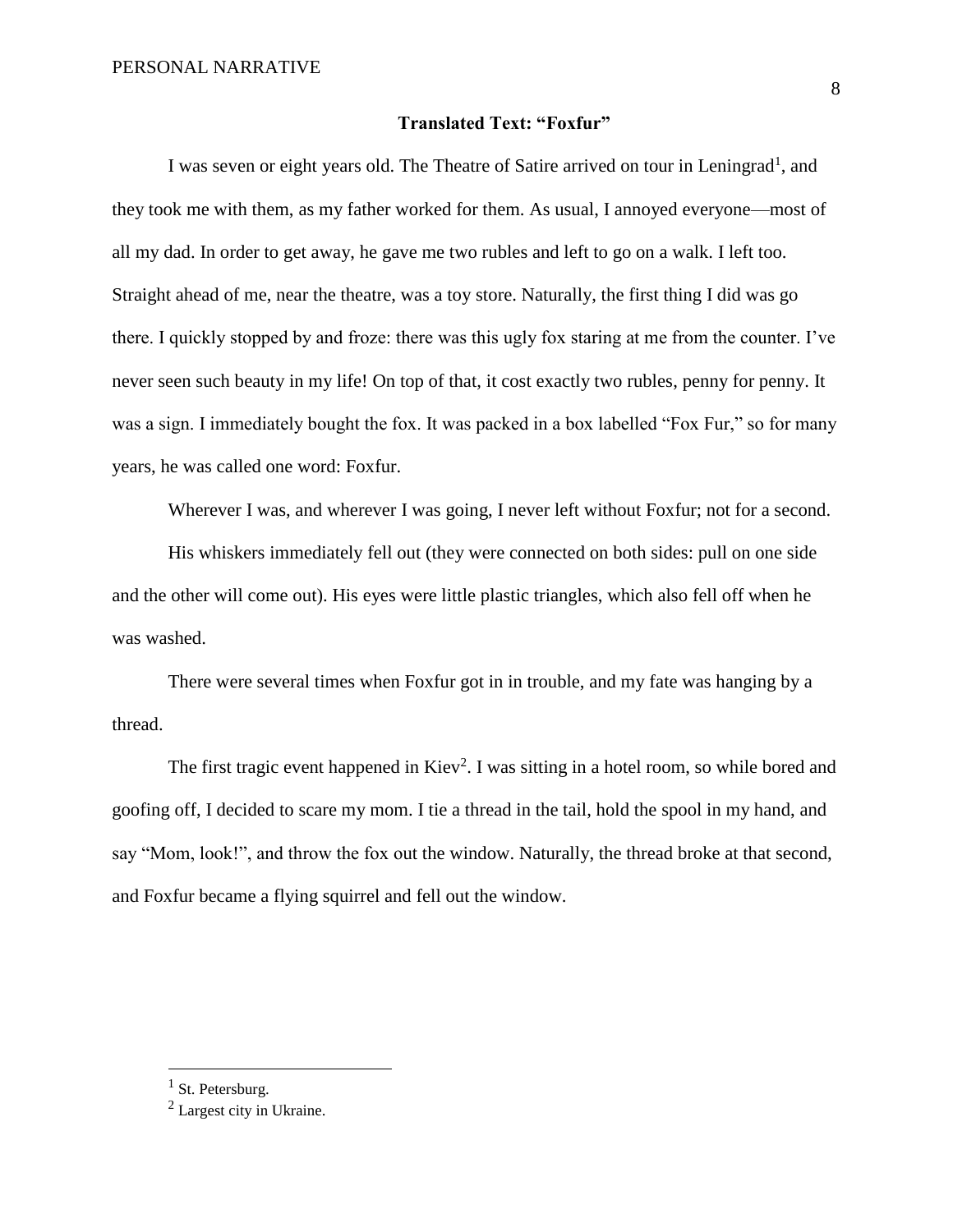Mama didn't even understand what happened. I jumped on the balcony and looked down—Foxfur is lying on the roof of a restaurant. There is no chance to save him. I'm crying a lot, but mom (with good reason) says "You threw it, what are you gonna do about it?"

I took dad's concert shoe and threw it out of the window on the same roof. They yelled at me. The screaming continued as my dad climbed the fire escape to get his shoes. While he was rescuing his shoes, he was forced to help out the fox. Hence, Foxfur was saved for the first time.

After we finished performances, we went on vacation to the Dnieper<sup>3</sup> river. A pair of newlyweds - Andrei Mironov and Katya Gradova<sup>4</sup> were there with us.

At the river, I knew, that the life of the fox hung on by a thread and depended on me. Therefore, while laying Foxfur on an inflatable pool floaty, I didn't trust the threads, so I tied him to the floaty with a thick rope. Now, securely tied to the floaty, the fox rocked in the Dnieper waves, relaxing from the previous traumatic experience.

After a while, Andrei approached me and asked to borrow the floaty

- "No, the fox is floating on it." I shrugged.
- "What fox?"

I look, and the floaty is empty. The fox washed away in the Dnieper. I am hysterical, and poor Andrei, who wants to relax on the floaty, instead he dove after the fox for about 40 minutes. Its remarkable: in the end he never found the fox. Foxfur was 30 minutes from where we were. Andrei was chilly, but importantly, the fox was saved once again. Truthfully, the fox caught a cold, as water kept condensing on his nose because of his time in the water.

Foxfur faithfully and truthfully served me for around 20 years. I took him with me on every tour and during every performance; he was my talisman. Even as an adult I kept a superstitious

 $3$  River flowing from Russia to the Black Sea via Belarus and Ukraine.

<sup>4</sup> Famous Soviet actors.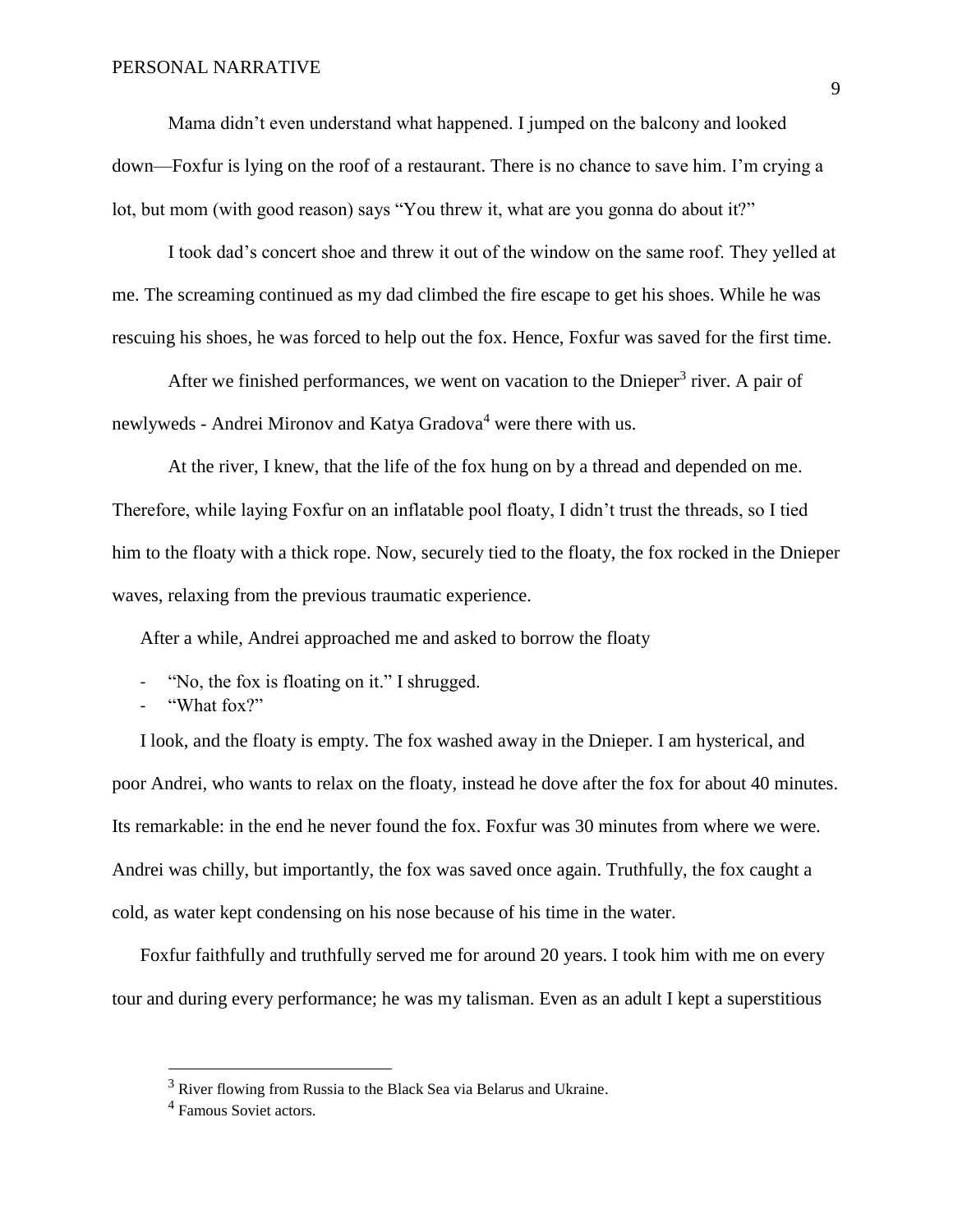attachment to the fox. Once we went with the company on vacation. The car was old, and I was nervous. When we stopped at a hotel in Kharkov<sup>5</sup>, I noticed that the fox wasn't with me. We rushed to the telegraph, called the hotel in Kharkov, and asked them to send the fox to us on the train. We stayed at the station, waiting in anticipation. The conductor, with puzzled eyes, gave me the fox and probably thought it was full of diamonds.

A whole era passed. After many years, I arrive in St. Petersburg. I was feeling nostalgic, so I stopped at the same store from before. Suddenly, in the stuffed toys area, I see "Foxfur." It was amazing! I thought Foxfur was the only one in the world. In delight, I bought two of the little foxes for my children, so now everyone had a Foxfur. The main Foxfur could not bear this betrayal! He disappeared at that second, soon followed by the other two.

So, he lived a long and happy life: more than two dozen years. That is more than foxes live in the wild!

<sup>&</sup>lt;sup>5</sup> Second-largest city in Ukraine.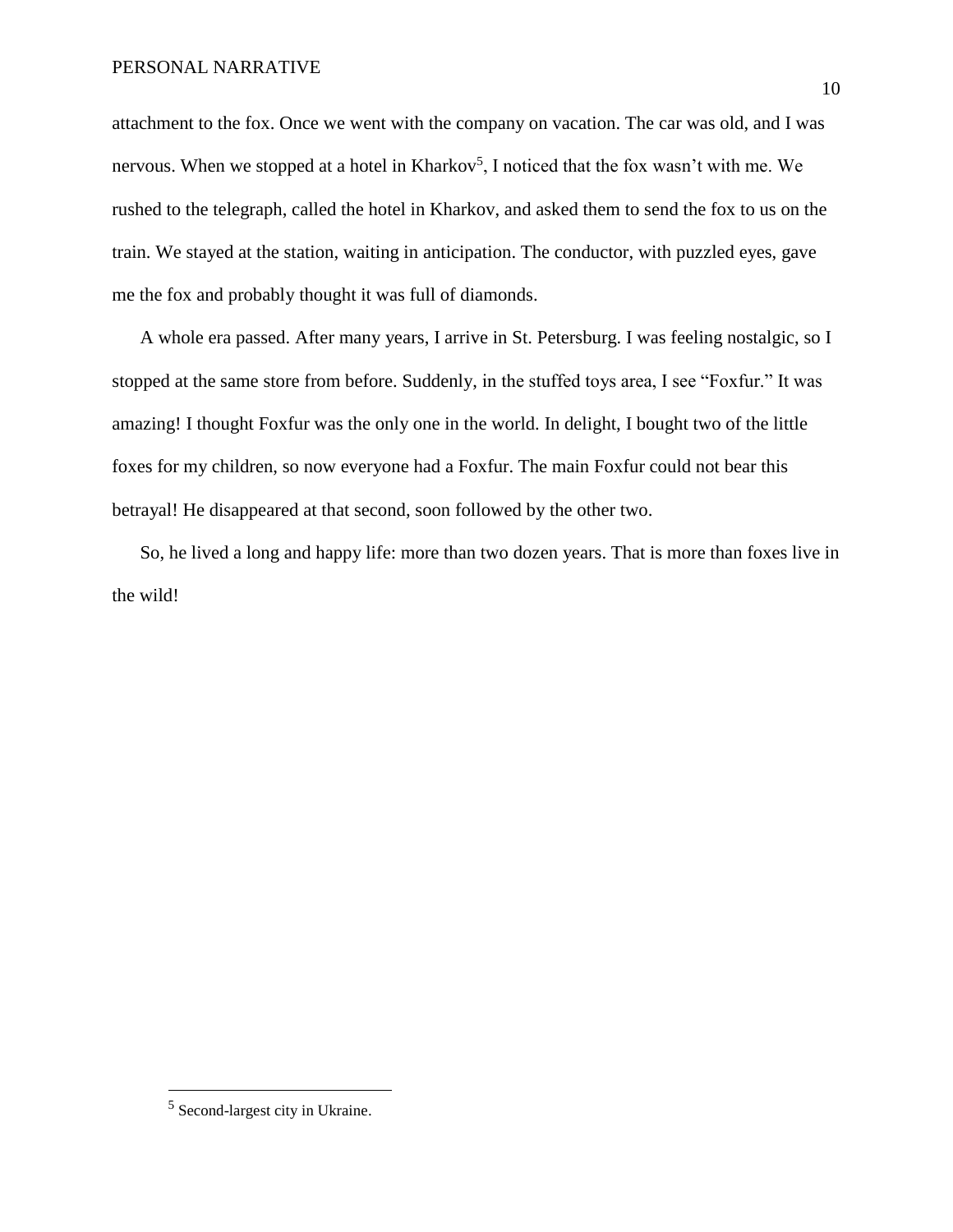## **"Foxfur" Commentary**

Of the two pieces, "Foxfur" was much easier to translate, however as with anything, there were difficulties. It used simple language, so it was fairly easy to understand, but there a strange aspect to it; namely a few points where the author uses the present tense narrative, or in other words, shifting from past tense to present tense to explain past events. For example, this first occurs when the author writes:

Первая трагическая история произошла в Киеве. Я сидел в гостиничном номере, маялся от безделья и решил слегка пугнуть маму. Привязываю к хвосту лисёнка нитку, катушку держу в руке, говорю: «Мам, смотри!» И выбрасываю лисёнка в окно. Естественно, нитка оборвалась в ту же секунду, и Лисмех упал вниз (Lazareva, 2012, p. 186).

Here, the first two sentence contain the verbs "произош**л**а, сиде**л**, and реши**л**" (*happened*, *sat*, and *decided*, respectively). These are in the past tense, which can be seen via the " $-\pi/a$ " suffixes. The paragraph then shifts to the present tense, which can be seen with the verbs which are conjugated in the first-person singular (-y/- $\mu$  suffixes) for the present tense, such as "(я) привязыва**ю**, держ**у**, говор**ю**, and выбрасыва**ю**" (*I tie*, *I hold*, *I say*, and *I throw*, respectively). After that, the last sentence switches back to the past tense, as seen with the verbs "оборва**л**ась and упа**л**" (*broke* and *fell*) with the "-л" infix and suffix.

What is the purpose of this change in tense? This is a clever storytelling technique. According to Tvtropes.com, when discussing the use of the present tense narrative, they say, "The present tense tends to give a work a sense of urgency and immediacy, and as such is often used to increase tension in the story" (2010). In other words, by switching to the present tense, the author puts the reader more "in the moment". As the action is happening "in the moment," it is much more engaging for the reader. The author wanted to emphasize those specific actions for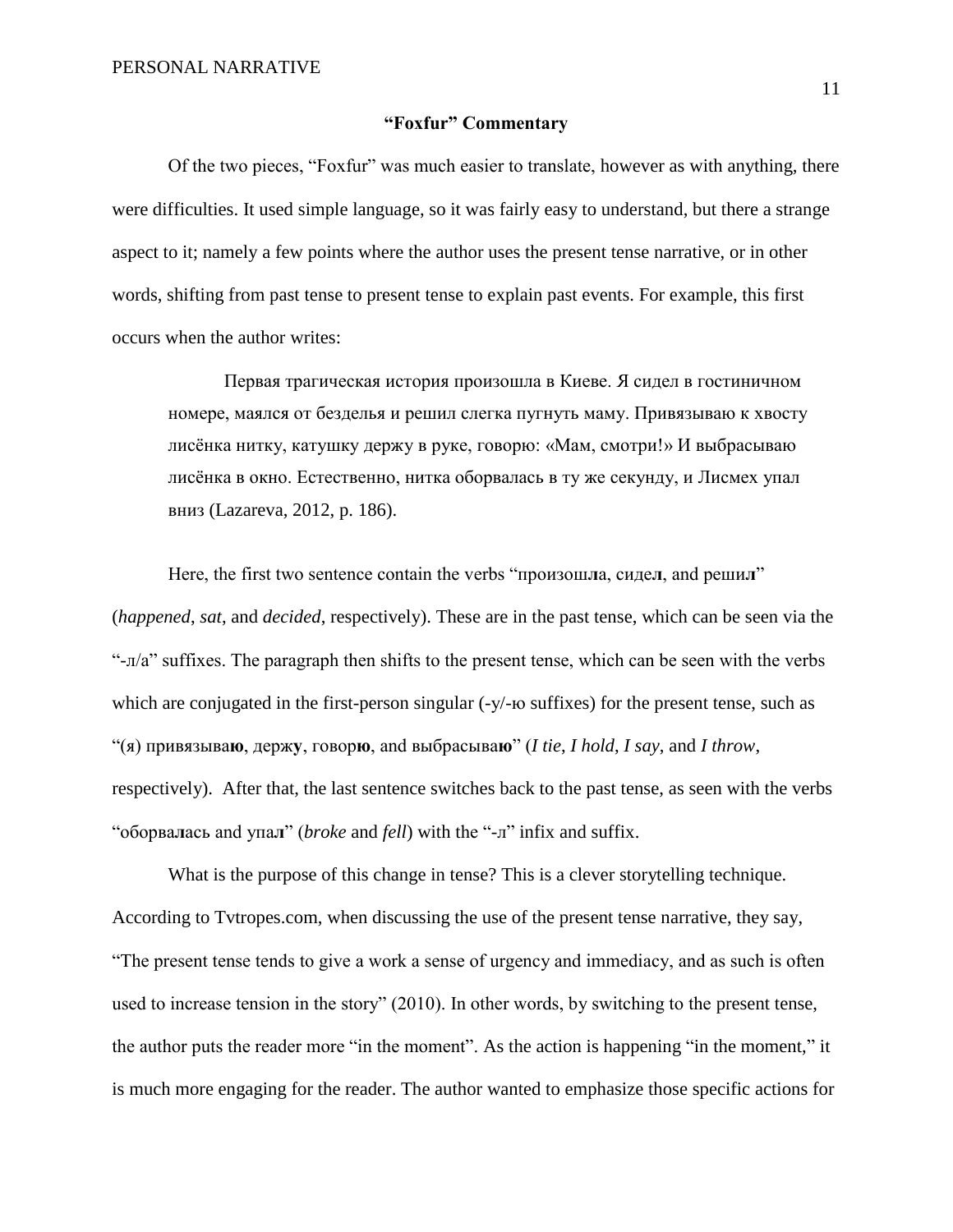the reader, so he used tense shift. This occurs two more times throughout the text for the same purpose.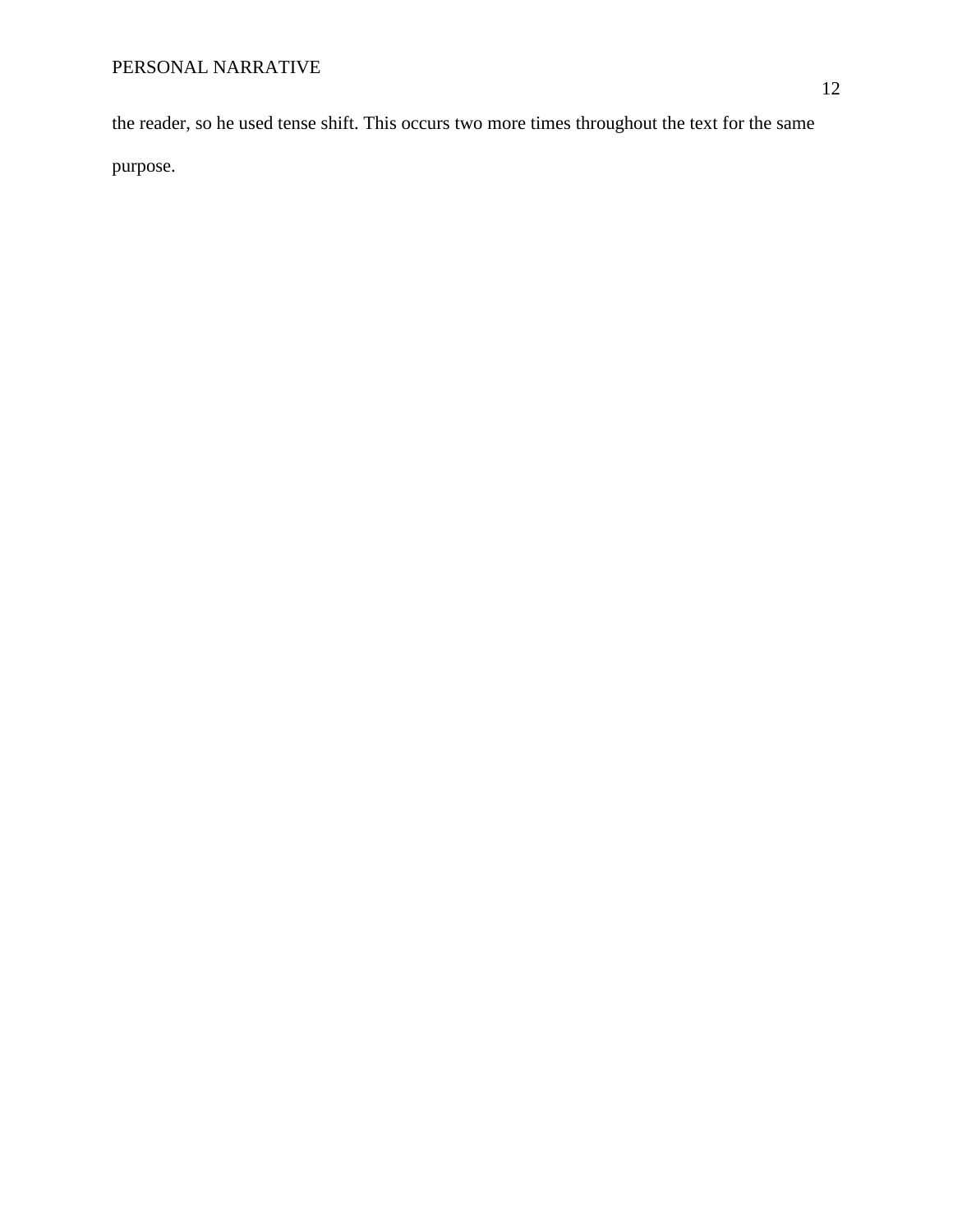# **Translated Text: "Christmas Decorations"**

In my memory, Christmas decorations shimmer as the brightest- in every sense- subject of childhood. Maybe that is because they are only brought out once a year. Birthdays, as known from the song<sup>6</sup>, are celebrated with the same frequency, but not nearly with the same zeal. With these "New-year" decorations, they are probably treated as such because the decorations don't resemble anything else from the rest of life, and because hanging them is considered a ritual.

Dad was hacking away at a tree (well, sawing it down, of course) by himself, like always. In the nearby forest, he cut three meters off of the top of a hefty tree with a lot of red and green pine cones. My dad, walking on hunting skis, pulled the round, coniferous bush by a rope to the nearest road, where the loot sat tied to a sled. The expedition lasted all day. Now, this incident sounds almost pre-revolutionary, but in the  $60$ 's of the  $20<sup>th</sup>$  century, in the Vologoda oblast<sup>7</sup>, there were no purchased trees, let along artificial ones.

The "Forest Beauty" (name for Christmas tree from Soviet children's books) occupied half of the only room in our krushchyovka<sup>8</sup>, which was in the city of Cherepovets<sup>9</sup>, a city known for its metallurgy plant. The decorations, which were stuffed with cotton, were laid out upon the table. Every year mom bought several new ones, which were tied to strings. First, there was a meeting. The family looked at the tree and decided where each decoration should go. On top part were golden decorations: two highly-valued, two-eyed owls, which had to be separated on the

<sup>6</sup> Reference to the Russian song "Песенка Крокодила Гены," (Crocodile Gena's Song) which became synonymous with birthday celebrartions. Used like English "Happy birthday" song. Originally the Russian song was written for a cartoon based on the children book "Crocodile Gena and his friends" (1966) by Eduard Uspenskii.

 $<sup>7</sup>$  Located in North-Western Russia in the Eastern European Plain, which is largely covered by swamps and</sup> coniferous forest. Область = region

<sup>8</sup> *khrushchyovka* (хрущёвка) - сolloquial term for three to five story concrete or brick-walled building built in the early 1960s, under the leadership of Nikita Khrushchev.

<sup>&</sup>lt;sup>9</sup> Largest city in Vologda oblast.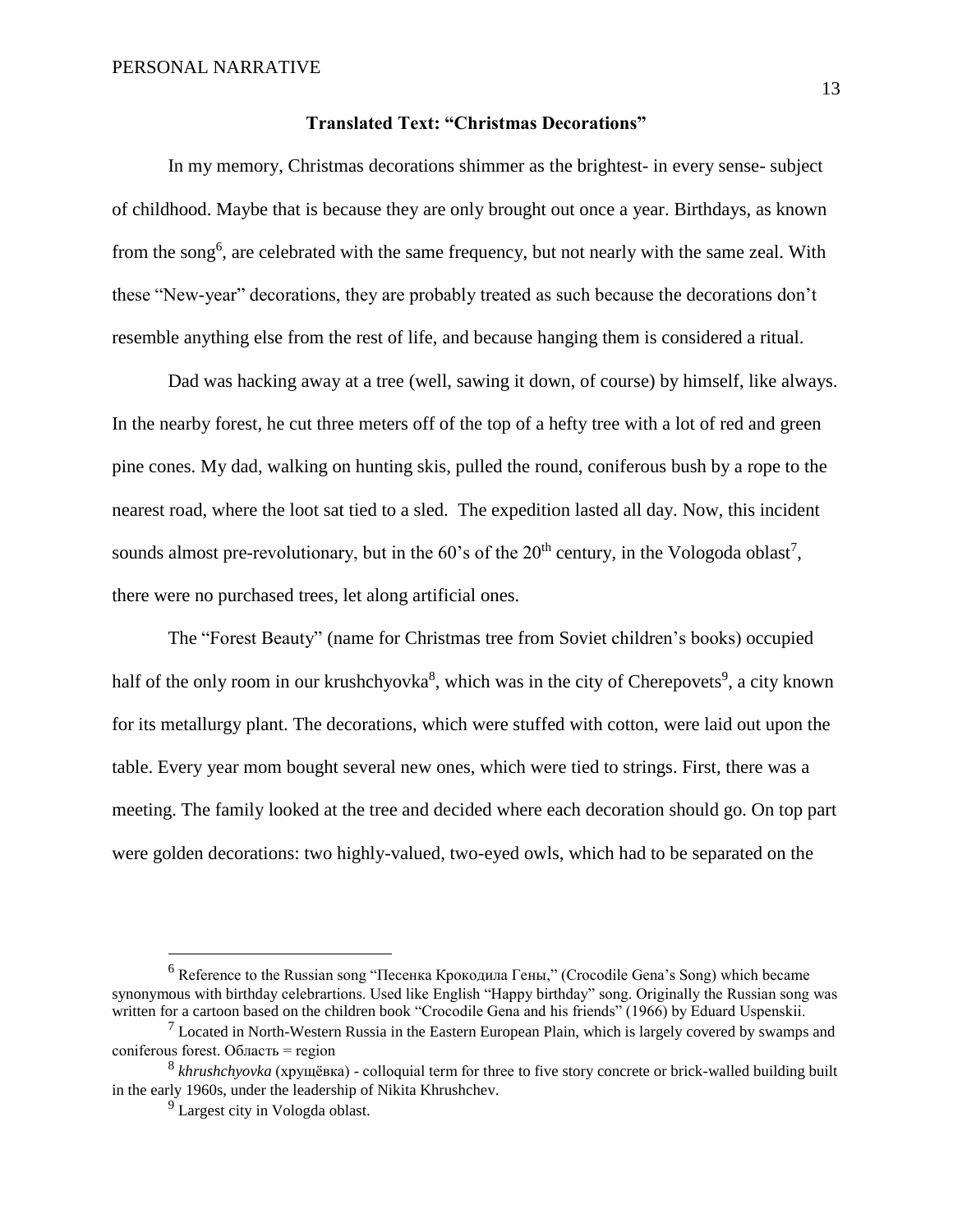Christmas tree façade. In the center were two different clocks, showing five-to-twelve. On the top was a pike- a star in out non-party house considered too ideological.

The only Soviet hero- a border guard wearing all green with a red star on his cap, kneeling beside his German shepherd, was hung somewhere on the side of the tree. Having been made before WWII, this decoration embodied the image of the famous private Karatsupa<sup>10</sup> and his faithful dog. Together they detained almost half of a thousand violators of the sacred borders of our country. People called this composition: "We, Mukhtar and I, don't shit ourselves on the border,"<sup>11</sup> which I really didn't like.

My favorite decorations were a series of fruits and vegetables from the book I just read by Giovanni Rodari: Cipolinno, Master Grape, Cherry, Senior Tomato, and Prince Lemon. Sorry, there was no Mr. Pumpkin<sup>12</sup>- as the author would always say in his speeches with a heavy sigh. I repeated this heavy sigh. For example, when I asked my mom if I could go to the pond, she would say "I told you, you can't! You'll get your feet wet again!"- to which, I would reply with the words "And sighed heavily."

The series was released recently in the 60s, but the decorations were detailed: every eye, every stitch, the epaulettes and the buckles of the rich, as well as the patches of the poor. Class struggle wasn't very interesting to me; rather, I was more interested in the garden characters that make up their world. On the tree, they had to live in their own little community, looking at each other rather than us. They were mounted upright via clips, we maneuvered them, so the Lemon could see the Tomato.

<sup>&</sup>lt;sup>10</sup> Nikita Fyodorovich Karatsupa (Никита Фёдорович Карацупа) was a colonel of the border guards. Was a Hero of the Soviet Union. Famous for his well-trained dogs and catching trespassers.

 $11$  A colloquial way to say "not afraid".

 $12$  All of these are characters from the children's book written by Italian author Giovanni Rodari (1920 -1980) "The Adventures of Cipollino." Cipollino is an onion character. In the USSR "The Adventures of Cipollino" was a popular and well-known children's book.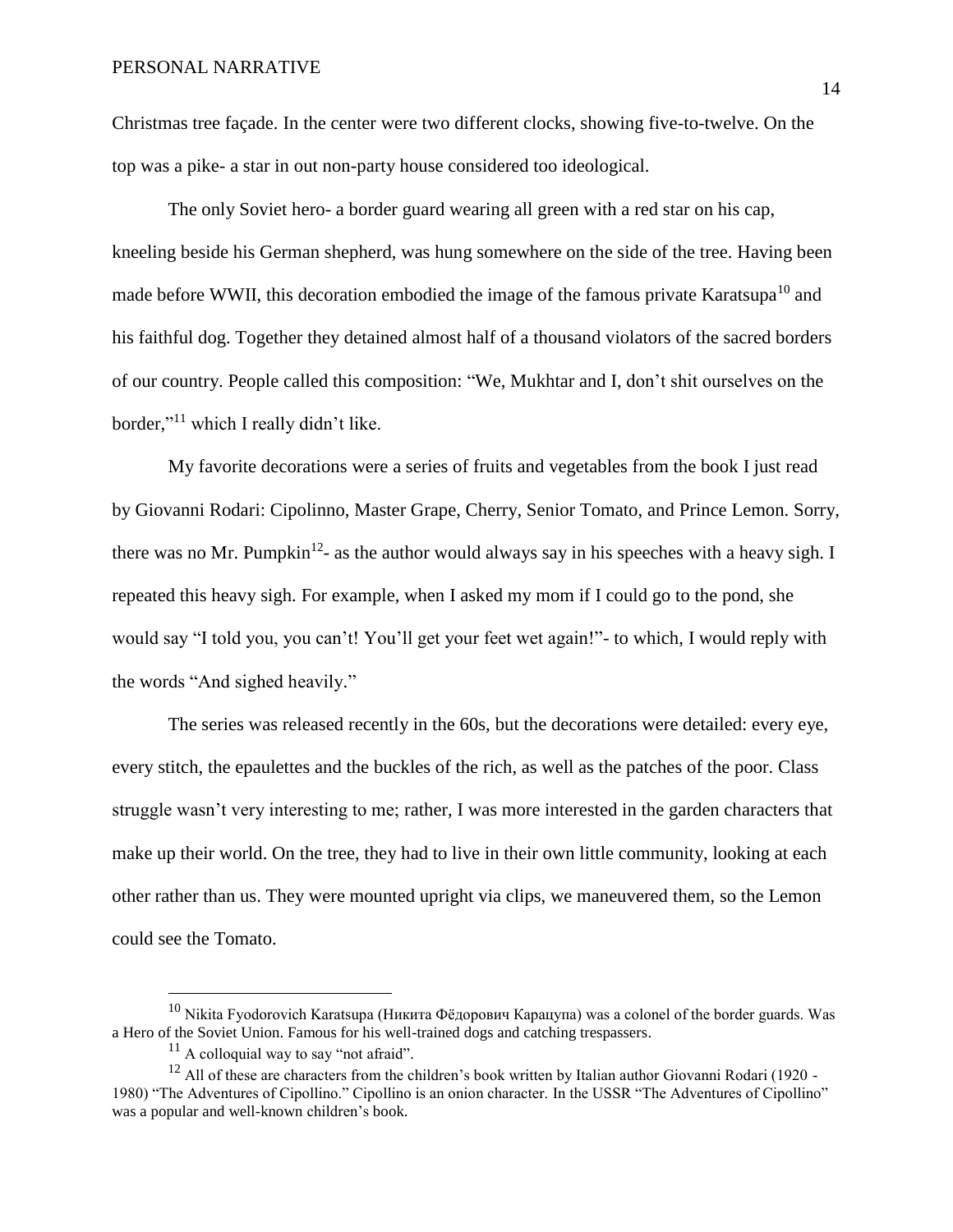$\overline{a}$ 

Lanterns, icicles, and striped tops occupied the middle tier. Snowflakes and other ornaments were alternating on the bottom tier. Whimsically falling down, the last two strings of beads were hung up. Cotton was spread among the branches- well, where snow would normally be. Revision continued until the last day the Christmas tree was in the apartment. The branches sank overtime, and the decorations occasionally obscured each other. Sometimes, guests or relatives gave us Christmas toys for the New Year. The ornaments were immediately allocated a place, although everything else had to be moved.

The tree was brought the  $25<sup>th</sup>$  of December. A pot with water in the middle of the overturned children's table strengthened it. The legs of the table and the ropes connecting them to the trunk of the thick pine were not visible. Every morning, while checking for presents from Ded Moroz, I would climb under the tree to water it as the branches scratched my back. The presents- some heavy, some not, arrived throughout the week. Then there was a break for two weeks, and again I waited for another surprise. The tree-almost without losing needles- stood for a whole month until my birthday (26 January), on which I received birthday gifts as New Years gifts.

Writing to this point, I understand that the way I remember all of it feels as if I caught a sailing fleet, stagecoaches, receiving the addressing of "Sir," and the rank of "Staff Captian<sup>13</sup>." However, I mainly experienced just the tree from the forest. But now even it is gone too.

<sup>13</sup> "Stabs-capitan" (штабс-капитан)- a rank in the Russian Army from 1797-1917.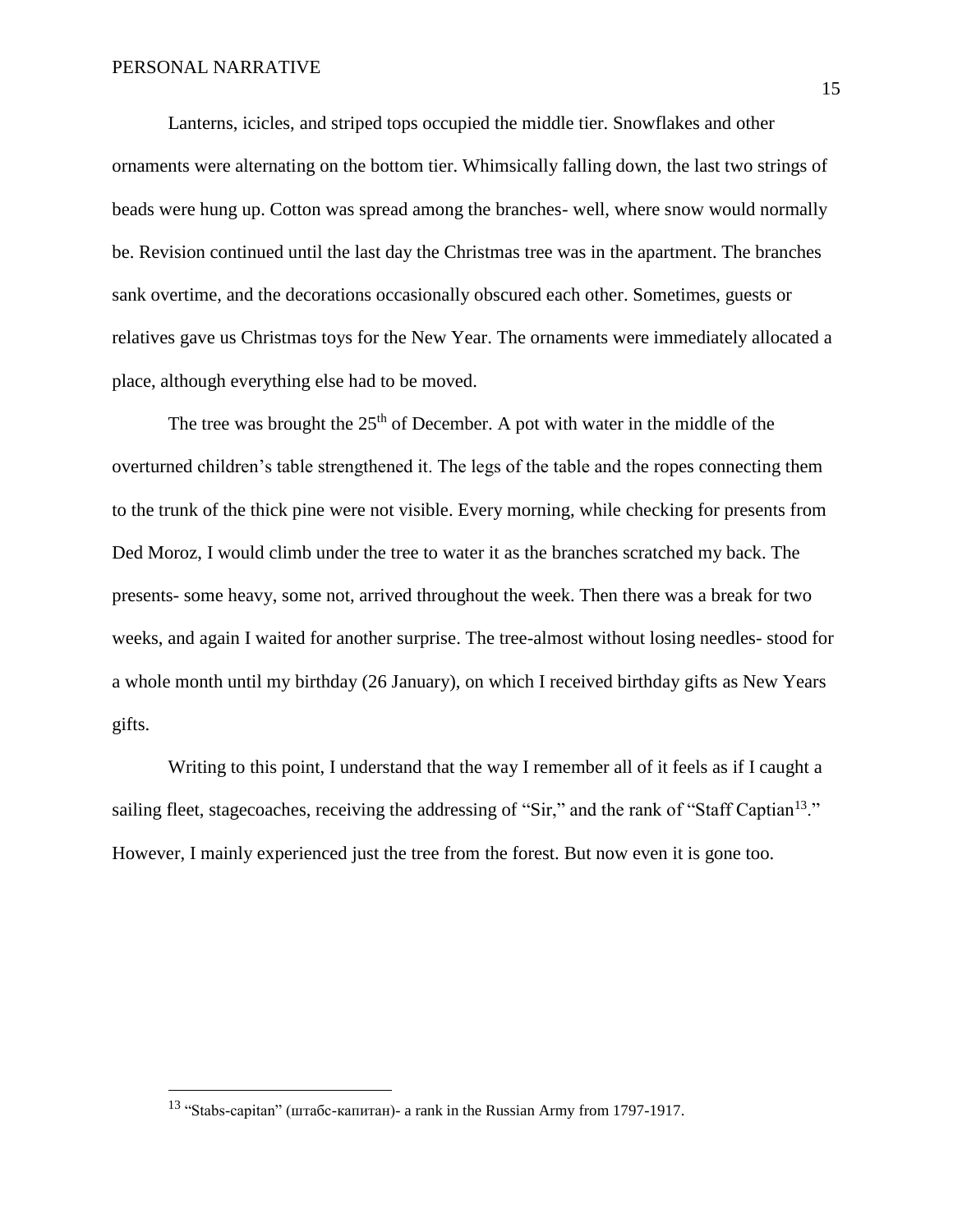### **"Christmas Decorations" Commentary**

This text was much more difficult to translate than the first text. First, as the author is a journalist by profession, so his writing in Russian is at a much more advanced level than my level of reading comprehension. His use of idiomatic Russian expressions made it difficult to translate. For example, the author uses the phrase "и снова жди," which is an order to "and wait again." Here, the infinitive form of the verb "ждать" (*to wait*) is put into the imperative form "жди" (*wait!*), which is accompanied with the conjunction "и" (*and*) and the adverb "снова" (*again*). These three words form a structure that emphasis the fact that the author has to wait for a long time. In order to get a complete understanding of what he wrote about, I had to use a dictionary a lot and asked my advisor a lot of questions. I had to revise a few parts multiple times to understand exactly what the author was trying to say.

The second issue I came across deals with the word "igrushki" (игрушки). As with English, Russian has a number of homonyms (words that sound the same and are spelled the same, but have different meanings). For example, in English, here are two of the different meanings of the word "lie," which are pronounced and spelled exactly alike:

- to lie down in a bed;
- to lie to someone by saying an intentionally false statement.

This is also the case with the word "igrushki" in Russian. It can mean either "toys" (as I initially thought) or "decorations." When I initially translated this, I thought the story was about toys, so some of the actions made no sense. However, after my advisor explained that the author was writing about christmas decorations, the story made a lot more sense.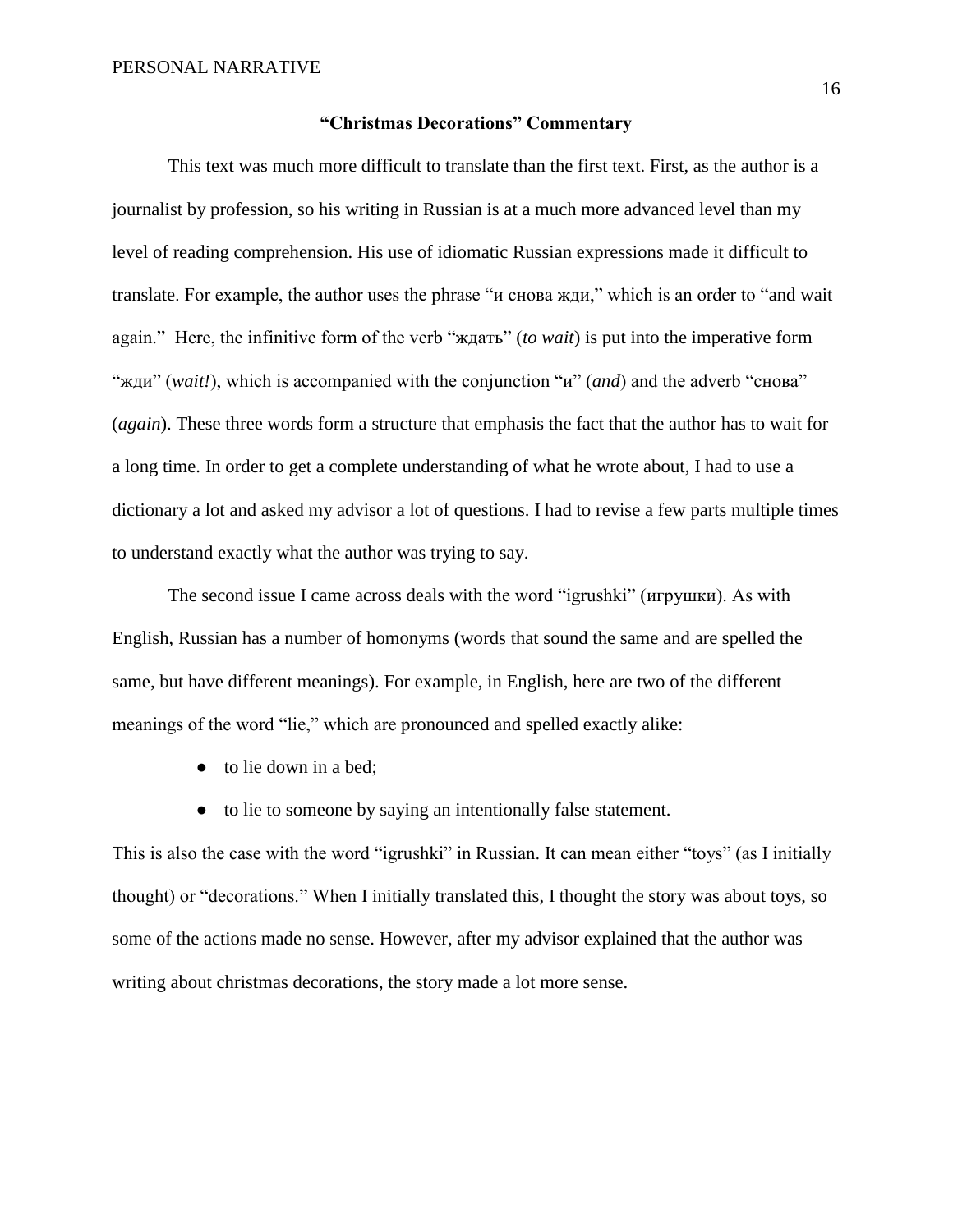Another difficult moment was when the author used the made-up compound word "yolkostoyaniye" (ёлкостояние) -- '*christmastreestanding*', which required an explanation from my advisor.

Another big issue were the cultural references. This story is chock-full of references to Soviet life and culture. There numerous references to famous Soviet actors, popular children's media, heroes, traditions, and places that were completely unknown to me.

As mentioned before, this text required multiple edits. While "Foxfur" only required two revisions, "Christmas Decorations" required six revisions to the translation. According to Emily Whitman, it is common for some works to need multiple translations. This is said in her paper *Literary Narrative Prose and Translation Studies,* when she writes:

"Frank's<sup>14</sup> *The Diary of a Young Girl* (1952) and Wiesel's<sup>15</sup> *Night* (1958) have particularly complex translation histories. Frank's many diaries were edited multiple times for translation. Many references to sexuality and family conflicts were rewritten or eliminated along with anti-German sentiment. Wiesel's *Night* was translated from a French translation, itself a translation of a much longer Yiddish account" (446).

While "Christmas Decorations" did not have the same political censorship issues as Anne Frank's work, I did find some similarities with the problems facing *Night.* It felt like translating the colloquial speech and cultural references added several extra editing steps (not nearly to the extent of having to translate from Yiddish to French to English, but it is the same idea).

<sup>14</sup> Anne Frank

<sup>15</sup> Elie Weisel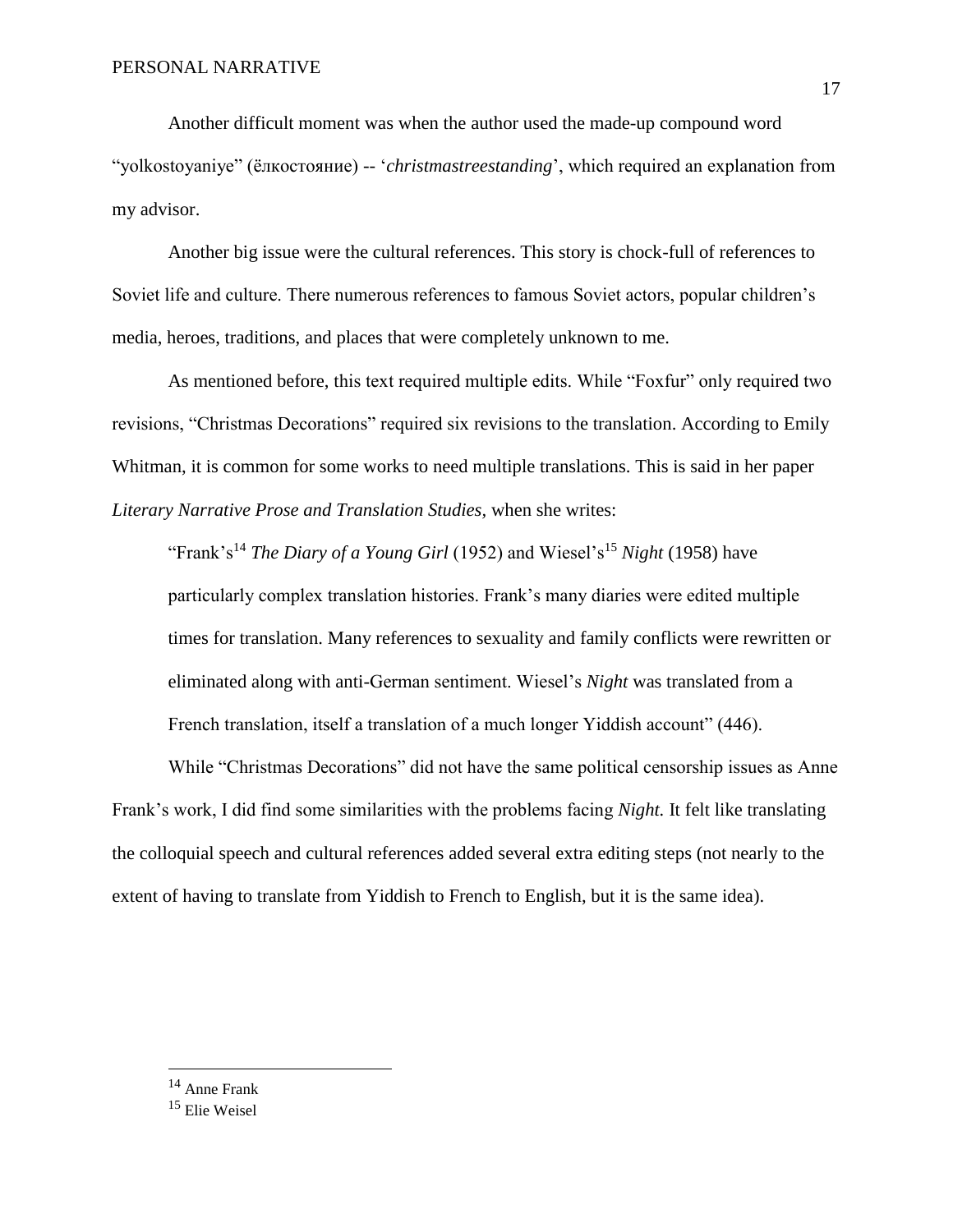### **Conclusion**

This thesis accomplished everything I wanted it to. In the first story, "Foxfur," I was able to see how the author used a shift in verbal tense to help bring the reader more in to the action of the scene, to create a more engaging reading experience. In the second story, "Christmas Decorations," the translation opened a whole new world of cultural knowledge about 1960s Russia and the Soviet Union to me, while also showing some interesting instances of word play by the author.

The second text taught me about the complex nature of translation work. I came in to this a lot more confident than I did on my way out. While the first translation went fairly smoothly, the second translation ("Christmas Decorations") was extremely difficult. It was above my knowledge of both Soviet culture and Russian language.

While these were difficult to translate, it was a rewarding process. It tested my mastery of both English and Russian, while helping me gain a more intimate understanding of each language.

Lastly, I learned a lot about the personal narrative medium, and how it does not change regardless of what language they are written in. By reading these two narratives, I understand that a personal narrative is meant to be, well, very personal. To me, there are a few important characteristics of them, such as:

- Use of colloquial speech rather than "proper" speech.
- Extensive use of personally important cultural references (like Cipolinno in "Christmas Decorations").
- Memoirs, which are longer, and more complex, typically consist of a series of events over a person's life. They help the author explain their understanding and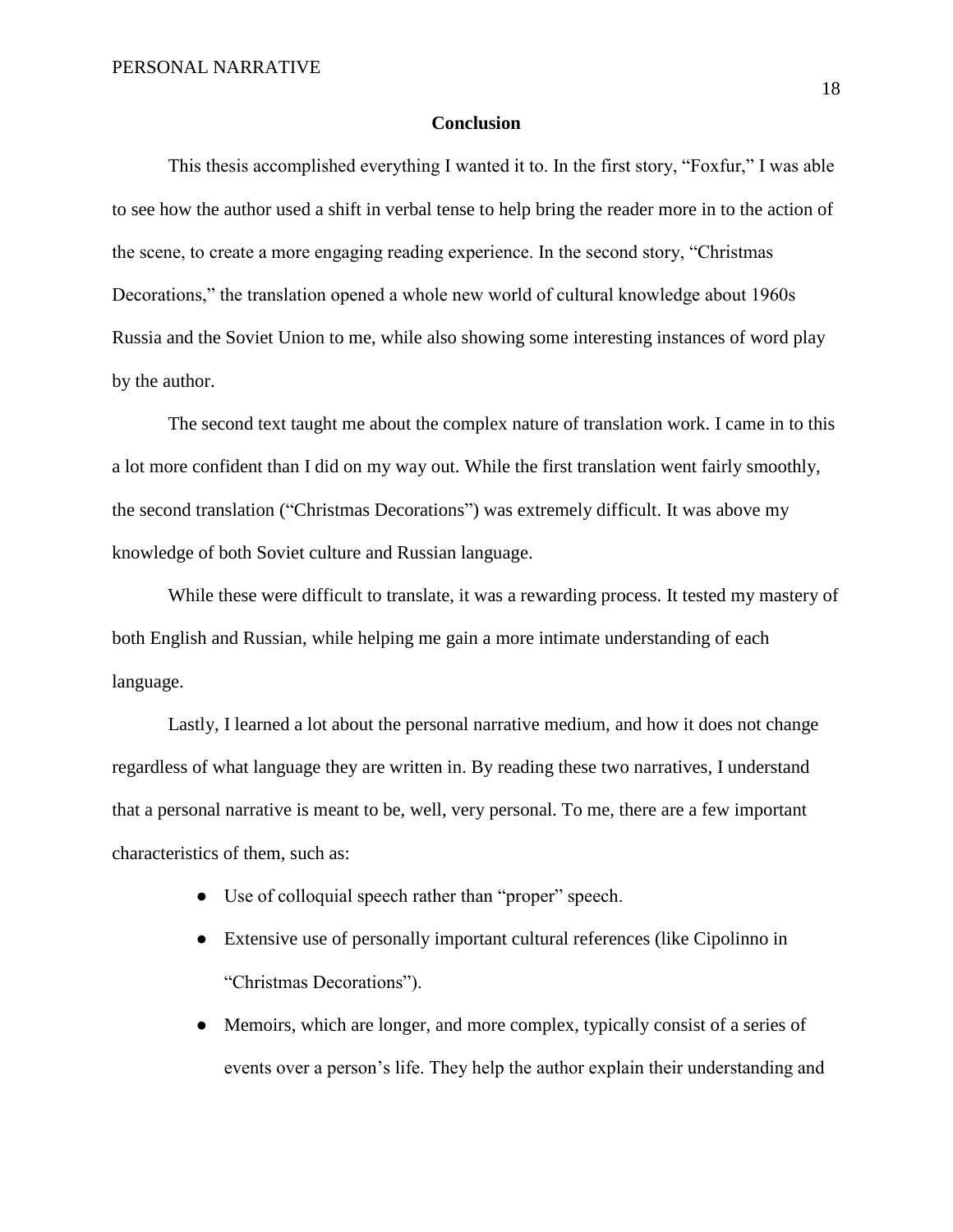view of the world, while personal narratives are shorter and are usually about a specific story or experience the author wants to tell. These are more about bringing the reader in to a specific event, and how the author's view of the world changed because of it.

All-in-all, I could not be happier with how this turned out. It was difficult and time consuming, but extremely rewarding. Also, now I get to say that I helped translate something for the first time in history. How cool is that?!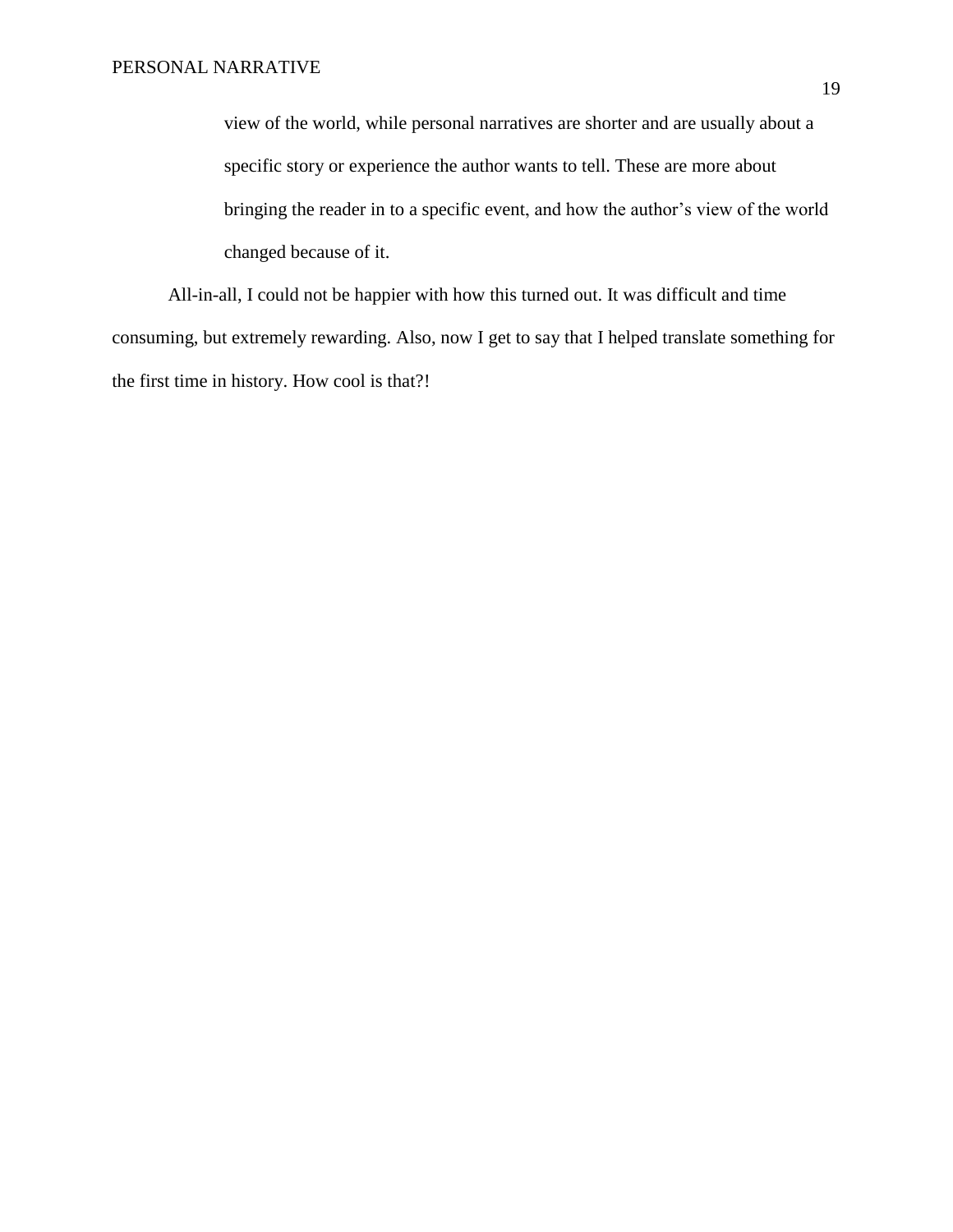#### **Appendix A: Original Text in Russian : «Лисмех»**

Мне было лет семь-восемь. Театр сатиры приехал на гастроли в Ленинград, меня взяли с собой. Как обычно, я мешал всем, в первую очередь — папе. Чтобы от меня отвязаться, мне дали два рубля и отправили на прогулку. И я пошёл гулять. Прямо рядом с театром находился игрушечный магазин. Конечно, первым делом я отправился туда. Зашёл и вдруг обомлел: с прилавка на меня смотрел безобразный лисёнок. Такой красоты я в жизни не видел! Между прочим, он стоил ровно два рубля, копейка в копейку. Это тоже был знак. Конечно, я сразу купил лиса. Его упаковали в коробку, на которой было написано «ЛИС МЕХ». Многие годы его так и звали, одно слово: Лисмех.

Где бы я ни находился, куда бы ни ехал, я не расставался с ним ни на секунду, хотя был уже здоровый восьмилетний лоб.

У него моментально выпои усы (они были взаимосвязаны: тянешь за один ус, а другой сразу уходит внутрь). Глаза – пластмассовые треугольнички – тоже отваливались, когда его стирали.

Но несколько раз Лисмех попадал в настоящую беду, и моя судьба висела на волоске.

Первая трагическая история произошла в Киеве. Я сидел в гостиничном номере, маялся от безделья и решил слегка пугнуть маму. Привязываю к хвосту лисёнка нитку, катушку держу в руке, говорю: «Мам, смотри!» И выбрасываю лисёнка в окно. Естественно, нитка оборвалась в ту же секунду, и Лисмех упал вниз.

Мама даже не поняла, что произошло. Я выскакиваю на балкон, смотрю вниз лис лежит на крыше ресторана. Шансов спасти его нет. Поднимаю крик, но мама с полным основанием говорит: «Ты же сам его выбросил, что теперь поделать?» Тогда я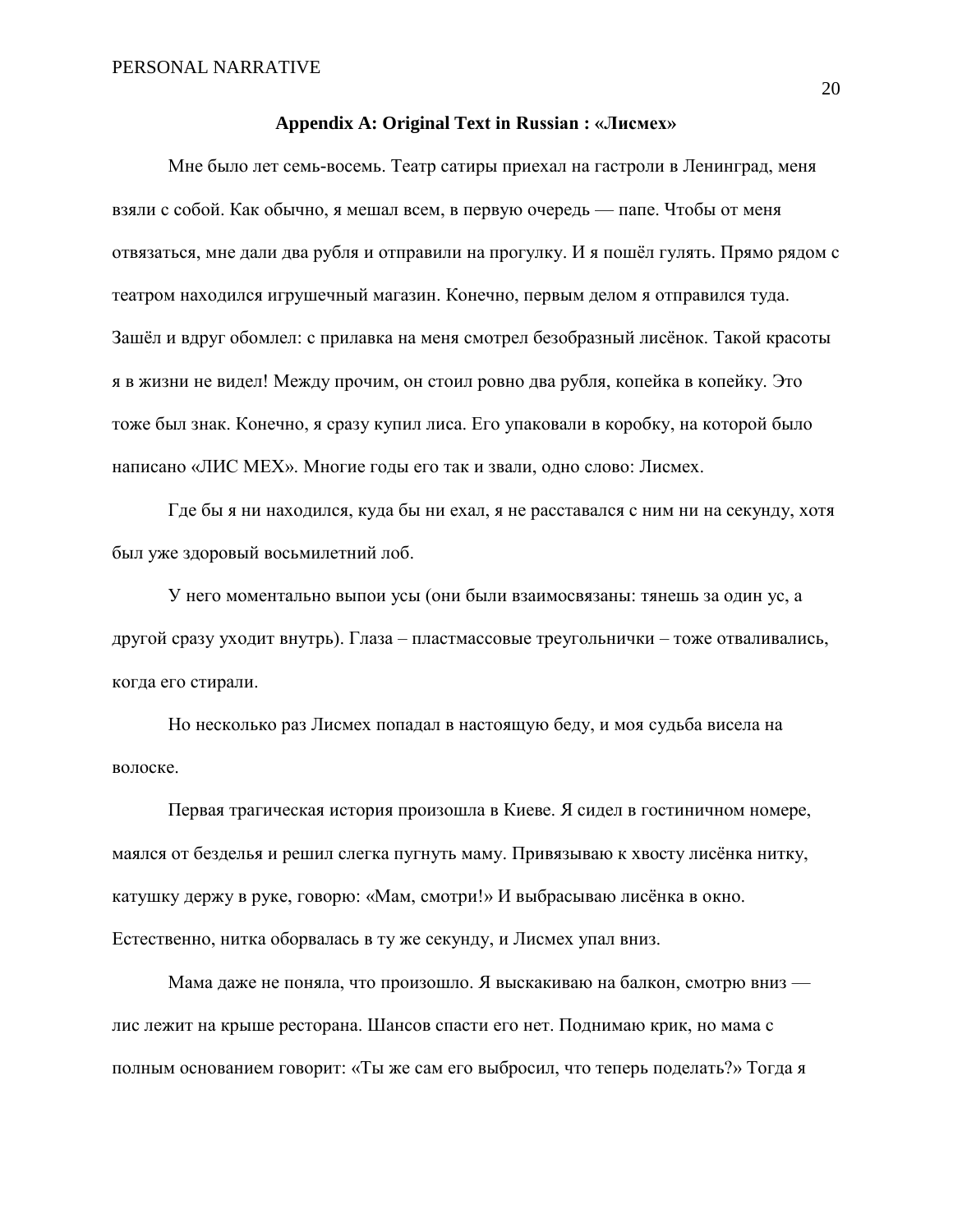взял папин концертный туфель и скинул его из окна на ту же крышу. Теперь кричали уже на меня. Крик продолжался всё время, пока папа лез по пожарной лестнице за туфлем. Спасая обувь, он вынужден был выручить и лиса. Так Лисмех был спасен в первый раз.

После гастролей мы поехали отдыхать на Днепр. С нами в компании были Андрей Миронов с Катей Градовой, молодожёны.

Теперь я знал, что жизнь лиса может висеть на волоске и зависит от меня. Поэтому, уложив Лисмеха на надувной матрац, я не стал доверяться непрочным ниткам, а привязал матрац толстой верёвкой. На этом надёжно привязанном матраце лис покачивался в днепровских волнах, отдыхая от пережитых бурь.

Через какое-то время ко мне подошёл Андрей и попросил одолжить ему матрац.

- Нет, на нём лис плавает, - развожу я руками.

- Какой лис?

Смотрю – матрац покачивается пустой. Лиса смыло волной в Днепр. У меня истерика, и бедный Андрей, который собирался отдохнуть на матраце, вместо этого вынужден был минут сорок нырять за лисом. И вот что удивительно: в конце концов он его нашёл. Лисмеха отнесло метров на тридцать от того места, где мы расположились. Андрей был синего цвета, но главное – лис снова был спасён. Правда, у лиса потом долго был насморк, после этого купания на носу постоянно образовывалась какая-то капелька.

Лисмех прослужил мне верой и правдой лет двадцать. Я брал его с собой на все гастроли и выступления, это был мой талисман. Даже во взрослом возрасте я сохранил некоторую суеверную привязанность к лисёнку. Как-то мы с компанией поехали отдыхать. Машина была старая, я очень нервничал. Когда мы остановились в Харькове, в гостинице обнаружилось, что лиса со мной нет. Мы рванули на телеграф, заказали звонок.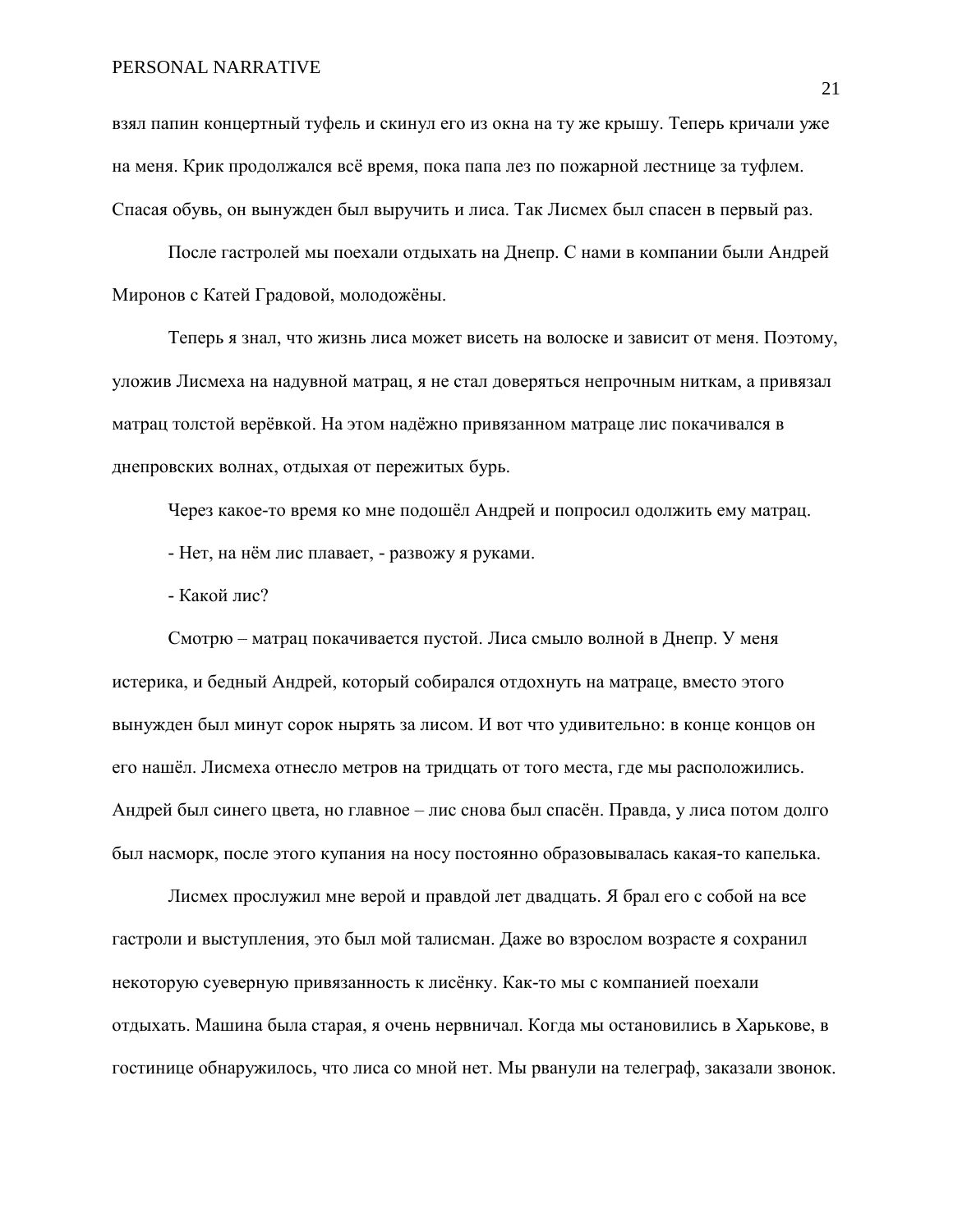Моего лиса повезли на вокзал и отправили в Харьков, где мы в ожидании не трогались с места. Проводница, которая с вытаращенными глазами передавала мне лиса, наверное, решила, что он начинён бриллиантами.

Прошла целая эпоха. И вот, спустя много лет, приезжаю в Ленинград, захожу в тот самый магазин, чтобы поностальгировать. И вдруг вижу в отделе мягкой игрушки – «Лис мех»! Это было удивительно: я ведь был убеждён, что Лисмех на свете только один. В восторге я купил двух лисят своим детям, чтобы у каждого был Лисмех. Главный Лисмех не вынес этого предательства. Он исчез в ту же секунду. А потом исчезли и эти двое.

Итак, он прожил долгую и счастливую жизнь: более двух десятков лет. Больше, чем лисы живут в природе.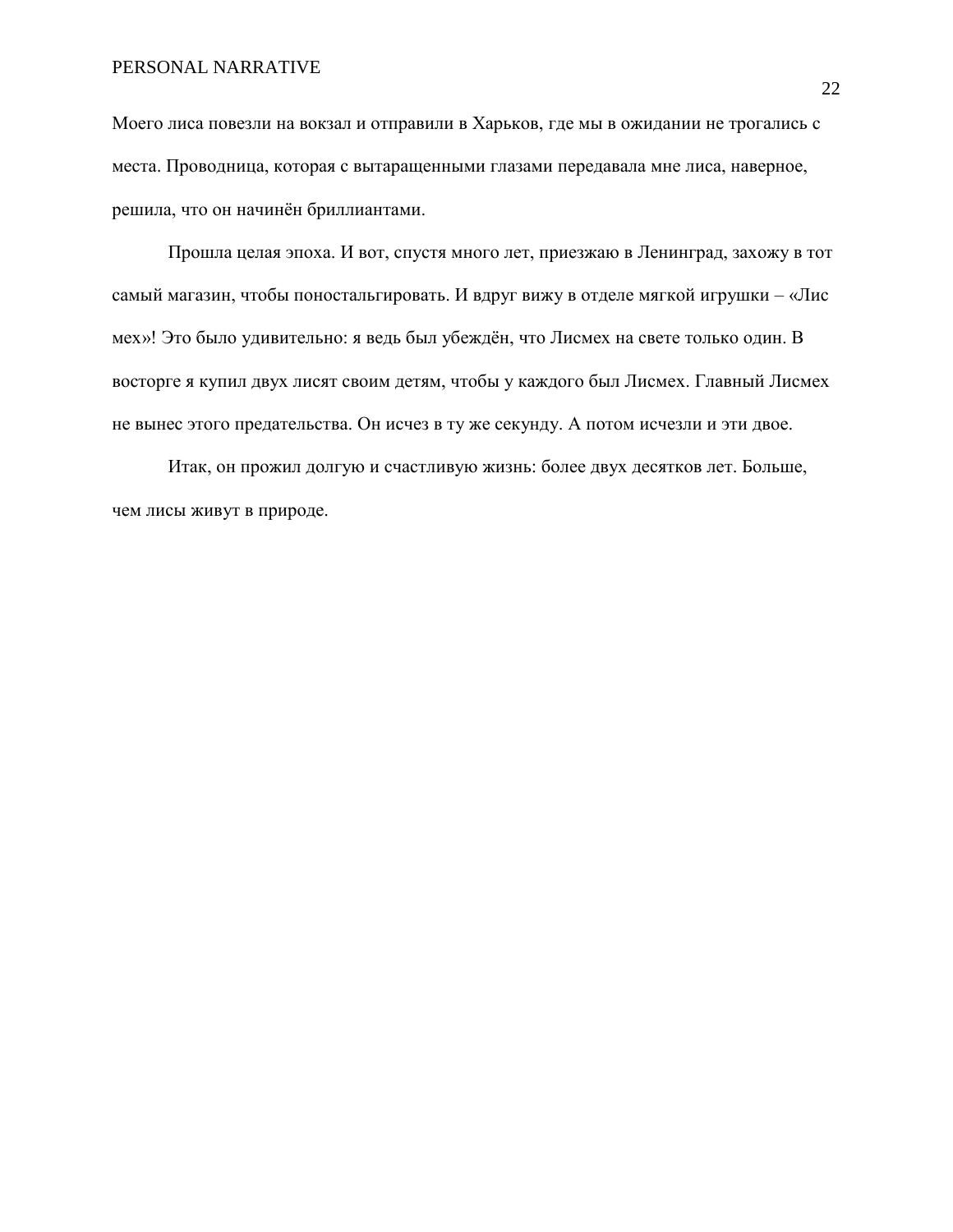# **Appendix B: Original Text in Russian: «Ёлочные игрушки»**

Самым ярким — во всех смыслах — предметом из детства мерцают в памяти елочные игрушки. Может, оттого, что их доставали только раз в году. Но день рождения, как известно из песенки, случается с той же периодичностью, а его празднование таким талисманом не стало. Наверное, дело в непохожести этих новогодних стекляшек ни на что во всей остальной жизни. И конечно, в ритуале их развешивания.

Елку отец рубил (то есть спиливал, конечно) всегда сам. В недалеком лесу отсекалось метра три от вершины здоровенного дерева — непременно со множеством красновато-зелёных шишек. Этот круглый, как шар, хвойный куст отец, шагая на охотничьих лыжах-снегоступах, тянул за собой на верёвке до ближайшей дороги, где добыча привязывалась к санкам. Экспедиция занимала весь день. Теперь звучит с почти дореволюционным размахом, но в 60-е годы ХХ века в Вологодской области не бывало ни покупных ёлок, ни тем более искусственных.

"Лесная красавица" (определение советских детских книжек) занимала половину единственной комнаты нашей квартиры-хрущёвки, выделенной Череповецким металлургическим заводом. Игрушки, переложенные ватой, раскладывались на столе. Каждый год мама докупала несколько новых — к ним привязывали ниточки. Сначала шло совещание: поглядывая на елку, семья решала, что куда пойдёт. Наверх — мелкие "золотые". Высоко ценились две лупоглазых совы, только их надо было "развести" по елочному фасаду. В центр помещались тоже двое разных часов, показывающих без пяти двенадцать. На макушку надевалась пика — звезду в нашем беспартийном доме считали чересчур идейной.

23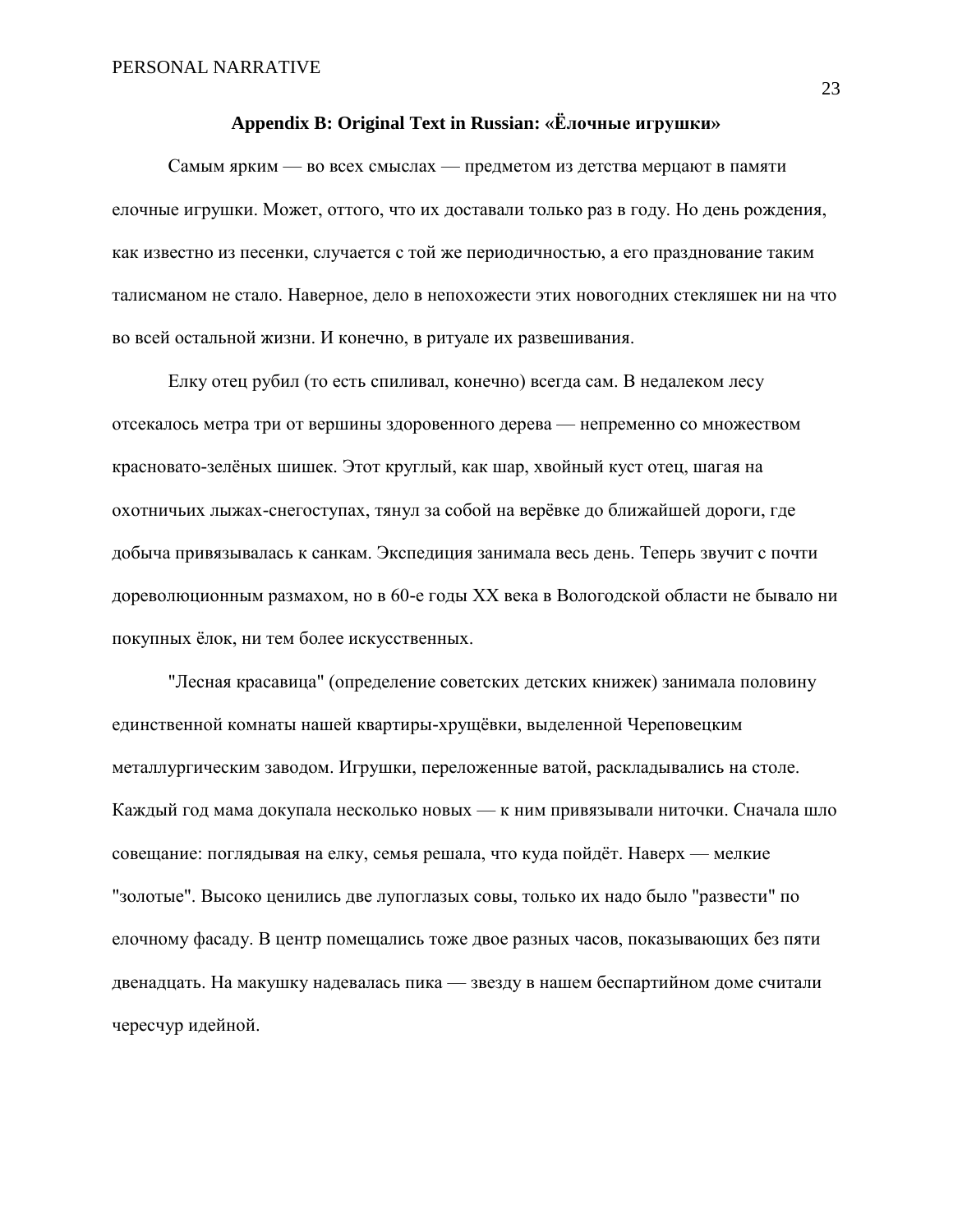Единственный советский герой — весь-весь зелёный, с красной звездочкой на фуражке пограничник, коленопреклоненный подле своей овчарки,— привешивался где-то сбоку. Ещё довоенная, эта игрушка воплощала образы знаменитого рядового Карацупы и его верного пса — они вместе задержали чуть не полтысячи нарушителей священных рубежей Отчизны. В народе композиция называлась "не ссым с Мухтаром на границе" и мне совсем не нравилась.

Мои фавориты — серия овощей и фруктов из только что прочитанной книжки Джанни Родари: сам Чиполлино, Мастер Виноградинка, Вишенка, Синьор Помидор и Принц Лимон. Жалко, отсутствовал Кум Тыква — авторскую ремарку ко всем его речам "и тяжело вздохнул" я тогда повторял, слыша любой запрет (Мама, можно я запруду пойду делать? — Сказано же: нельзя, опять ноги промочишь! — "И тяжело вздохнул").

Серию выпустили недавно, уже в 1960-е, но выполнена она тонко: глазки прорисованы, на заплатах бедняков и на пряжках-эполетах богачей обозначен каждый шовчик. Классовая борьба меня не особо занимала, интереснее было, что садовоогородные персонажи составляют свой мир. На ёлке им надлежало жить по соседству и смотреть не на нас, а друг на друга. Фигурки крепились стоймя в прищепках, и их аккуратно поворачивали: вот, так Лимон теперь своего Помидора видит.

Фонарики, сосульки и полосатые волчки занимали средний ярус. Понизу чередовались шары и снежинки. Прихотливо ниспадая, последними вешались две нитки бус. Вату разбрасывали по выпирающим веткам — ну, где обычно снег и лежит. Доработка шла до самого последнего дня ёлкостояния. Ветки со временем проседали, и украшения могли заслонять друг друга. Бывало, гости или родня дарили игрушки на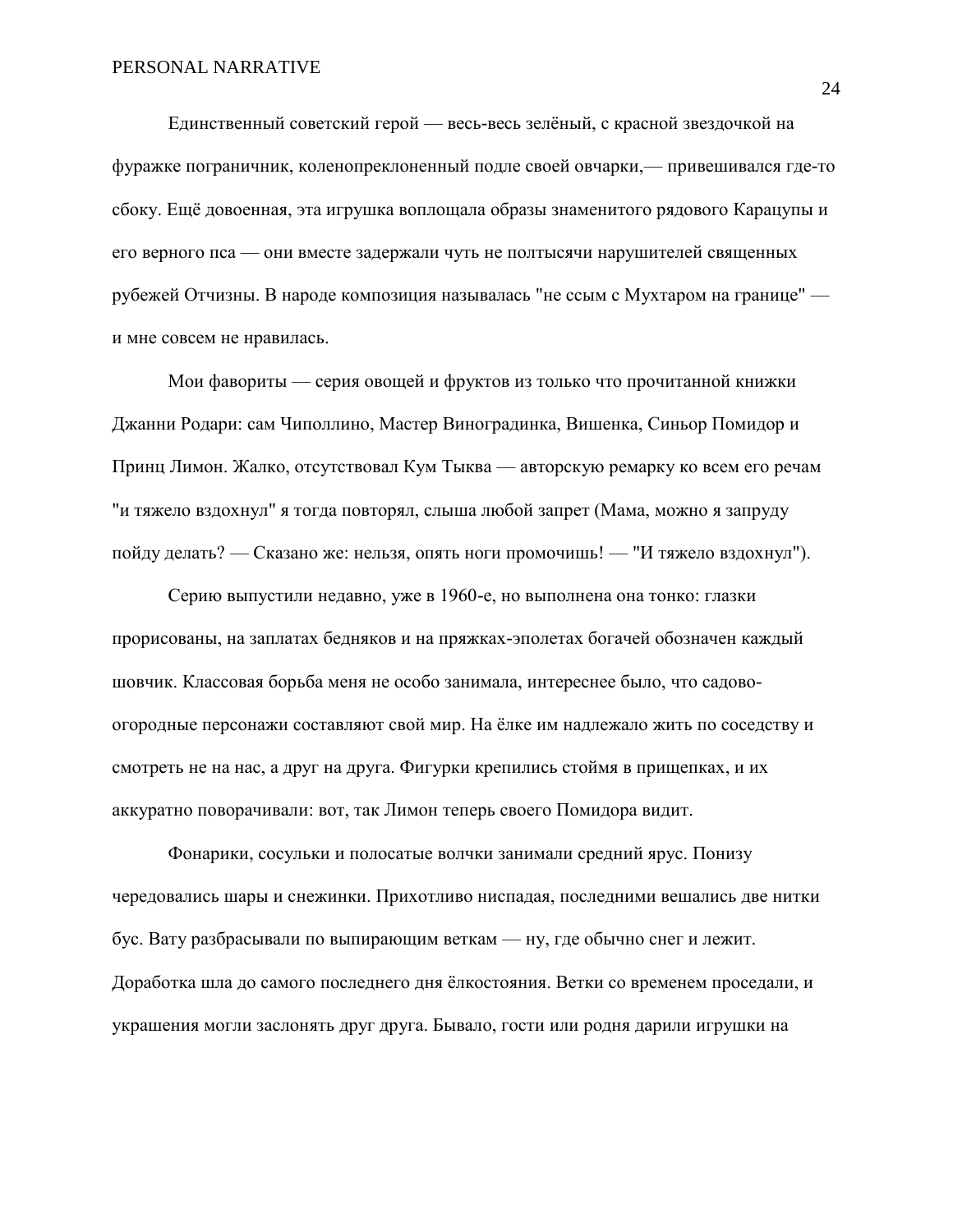Новый год. Новинкам тут же выделялось место, из-за чего вся эскпозиция приходила в движение.

Ёлку привозили числа 25-го декабря. Укрепляли её в кастрюле с водой посредь перевернутого детского столика. Ножки столика и связывающие их со стволом верёвки в густой хвое были не видны. Залезая под царапающие спину ветви, свежую воду я подливал ежеутренне, проверяя, нет ли подарков от Деда Мороза. Презенты — то весомые, то не очень,— тянулись с неделю. Потом перерыв недели две — и снова жди сюрпризов: почти не осыпаясь, ёлка жила у нас месяц, аж до моего дня рождения (26 января), и именинные подарки я доставал как новогодние.

Дописав до сих пор, понимаю — как что это мне вспоминается: будто я застал парусный флот, дилижансы, обращение "сударь" и звание "штабс-капитан". А застал только ёлку из леса. Но теперь-то и её нет.